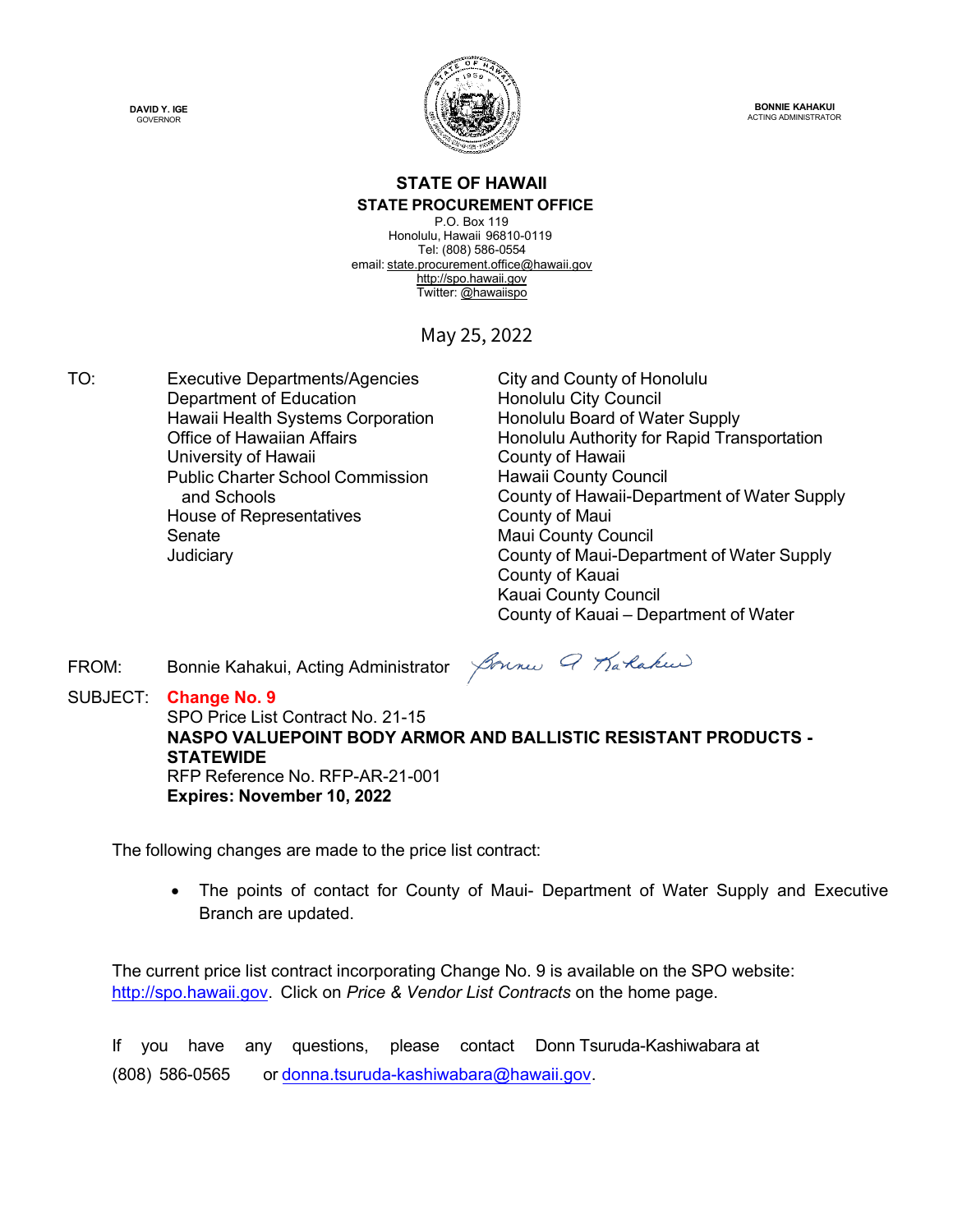### **WHERE TO FIND**

| pCard / PO's / GET / Payments / Form SPO-012 / Agency Instructions for Price Quotes 4-6 |
|-----------------------------------------------------------------------------------------|
|                                                                                         |
|                                                                                         |
|                                                                                         |
| <b>Contractors and Authorized Resellers Contact Information</b>                         |
|                                                                                         |
|                                                                                         |
|                                                                                         |
|                                                                                         |
|                                                                                         |
|                                                                                         |
|                                                                                         |
|                                                                                         |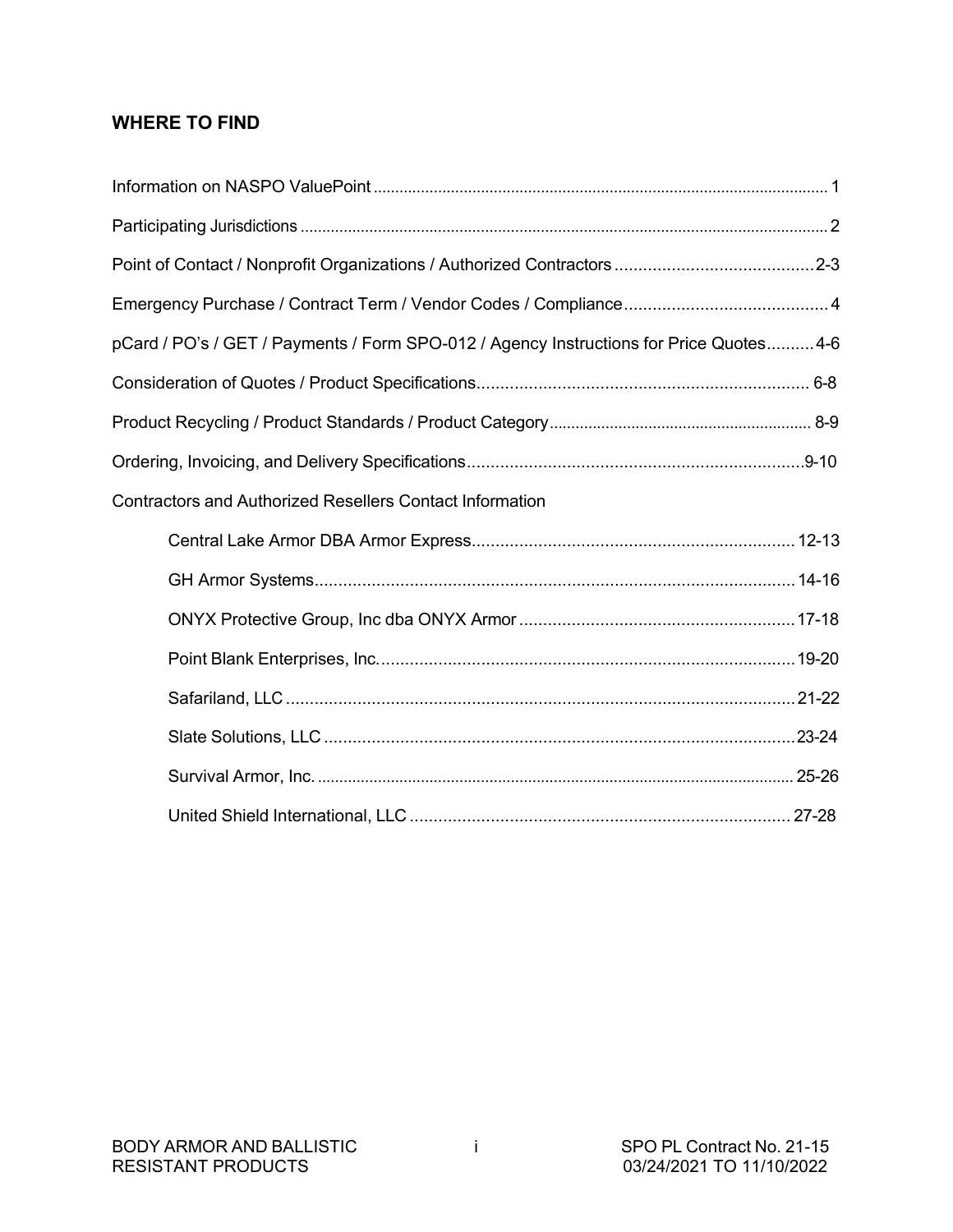### **STATE OF HAWAII**

### **STATE PROCUREMENT OFFICE**

**SPO Price List Contract No. 21-15 Replaces SPO Price List Contract No. 16-16** Includes Change No. 9 Effective: 05/27/2022

#### *THIS SPO PRICE LIST CONTRACT IS FOR AUTHORIZED BUSINESS ONLY*

#### **NASPO VALUEPOINT BODY ARMOR AND BALLISTIC RESISTANT PRODUCTS** (RFP-AR-21-001) **March 24, 2021 to November 10, 2022**

#### **INFORMATION ON NASPO VALUEPOINT**

The NASPO ValuePoint Cooperative Purchasing Organization is a multi-state contracting consortium of state governments, including local governments, of which the State of Hawaii is a member. The NASPO ValuePoint Purchasing Organization seeks to achieve price discounts by combining the requirements of multi-state governmental agencies, and cost-effective and efficient acquisition of quality products and services.

The State of Colorado is the current lead agency and contract administrator for the NASPO ValuePoint Body Armor contract. A request for competitive sealed proposals was issued on behalf of NASPO ValuePoint Cooperative Purchasing Organization, LLC and contracts were awarded to twelve qualified Contractors. The State of Hawaii has signed a Participating Addendum with eleven Contractors. Currently there are eight authorized contractors that are listed on page 4.

The purpose of this contract is for qualified Contractors to provide new ballistic vests, spike and edged blade vests, ballistic-resistant helmets, ballistic-resistant shields, and associated products, that meet the certification requirements as established in National Institute of Justice (NIJ) Standard-0101.06, Ballistic Resistance of Body Armor, NIJ Standard-0101.07, Ballistic Resistance of Body Armor, NIJ Standard-0115.00, Stab Resistance of Personal Body Armor, NIJ Standard-0115.01, Stab Resistance of Personal Body Armor, and other relevant standards for Body Armor Products. Products listed on the NIJ Compliant Products List (NIJ CPL) are acceptable.

For additional information on this contract, visit the NASPO ValuePoint website at https:/[/www.naspovaluepoint.org/portfolio/body-armor-and-ballistic-resistant-products/](http://www.naspovaluepoint.org/portfolio/body-armor-and-ballistic-resistant-products/)



BODY ARMOR AND BALLISTIC RESISTANT PRODUCTS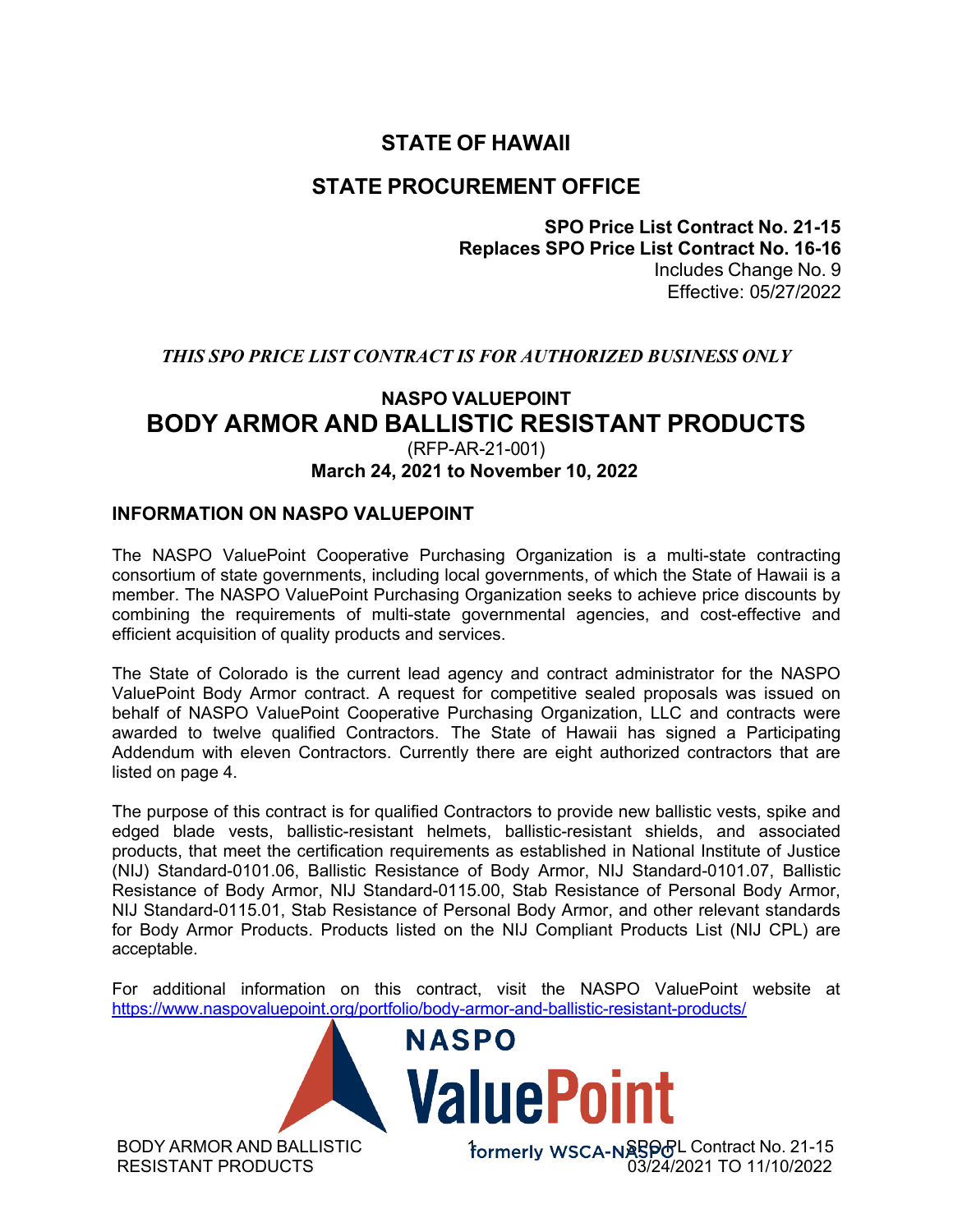**PARTICIPATING JURISDICTIONS** listed below have signed a cooperative agreement with the SPO and are authorized to utilize this price list contract.

| <b>Executive Departments/Agencies</b>               | City and County of Honolulu                   |
|-----------------------------------------------------|-----------------------------------------------|
| Department of Education                             | Honolulu City Council                         |
| Hawaii Health Systems Corporation                   | Honolulu Board of Water Supply                |
| <b>Office of Hawaiian Affairs</b>                   | Honolulu Authority for Rapid Transportation   |
| University of Hawaii                                | County of Hawaii                              |
| <b>Public Charter School Commission and Schools</b> | <b>Hawaii County Council</b>                  |
| House of Representatives                            | County of Hawaii – Department of Water Supply |
| Senate                                              | County of Maui                                |
| Judiciary                                           | <b>Maui County Council</b>                    |
|                                                     | County of Maui – Department of Water Supply   |
|                                                     | County of Kauai                               |
|                                                     | Kauai County Council                          |
|                                                     | County of Kauai - Department of Water         |

The participating jurisdictions are not required but may purchase from this price list contract, and requests for exception from the contract are not required. Participating jurisdictions are allowed to purchase from other contractors; however, HRS chapter 103D, and the procurement rules apply to purchases by using the applicable method of procurement and its procedures, such as small purchases or competitive sealed bidding. The decision to use this contract or to solicit pricing from other sources is at the discretion of the participating jurisdiction.

**POINT OF CONTACT**. Questions regarding the products listed, ordering, pricing and status should be directed to the contractor(s).

| <b>Jurisdiction</b>                                              | <b>Name</b>                  | <b>Phone</b> | <b>FAX</b> | E-mail                                   |
|------------------------------------------------------------------|------------------------------|--------------|------------|------------------------------------------|
| Executive                                                        | Donn Tsuruda-<br>Kashiwabara | 586-0565     | 586-0570   | donna.tsuruda-<br>kashiwabara@hawaii.gov |
| DOE (Excludes Charter<br>Schools)                                | <b>Procurement Staff</b>     | 675-0130     | 675-0133   | G-OFS-DOE-Procurement@k12.hi.us          |
| <b>HHSC</b>                                                      | <b>Nancy Delima</b>          | 359-0994     | N/A        | ndelima@hhsc.org                         |
| <b>OHA</b>                                                       | <b>Christopher Stanley</b>   | 594-1833     | 594-1865   | chriss@oha.org                           |
| UH                                                               | Karlee Hisashima             | 956-8687     | 956-2093   | karlee@hawaii.edu                        |
| <b>Public Charter School</b><br>Commission and<br><b>Schools</b> | Danny Vasconcellos           | 586-3775     | 586-3776   | danny.vasconcellos@spcsc.hawaii.gov      |
| House                                                            | <b>Brian Takeshita</b>       | 586-6423     | 586-6401   | takeshita@capitol.hawaii.gov             |
| Senate                                                           | Carol Taniguchi              | 586-6720     | 586-6719   | c.taniguchi@capitol.hawaii.gov           |
| Judiciary                                                        | Tritia Cruz                  | 538-5805     | 538-5802   | tritia.l.cruz@courts.hawaii.gov          |

Procurement questions or concerns may be directed as follows: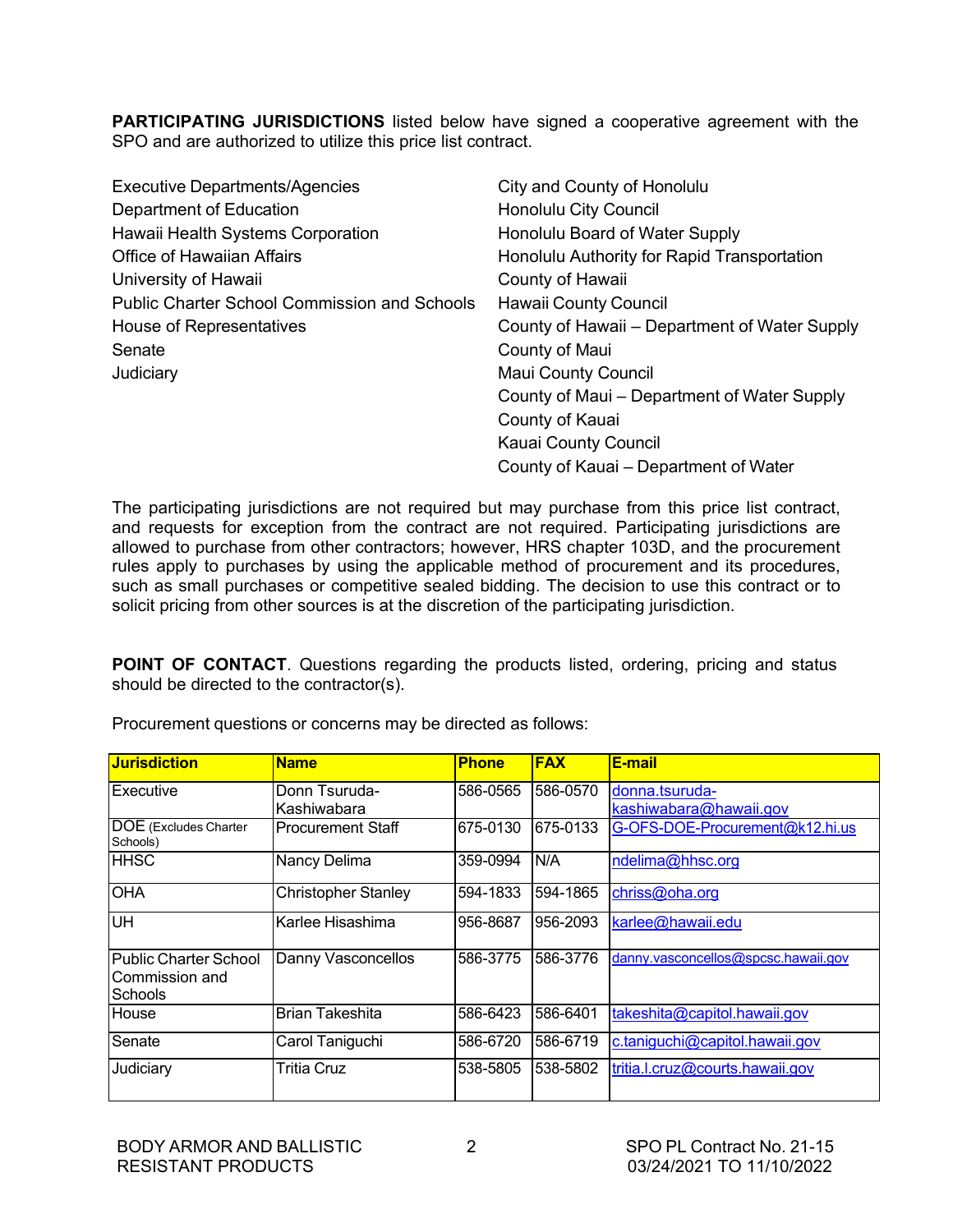| <b>Jurisdiction</b>                                | <b>Name</b>                           | <b>Phone</b>         | <b>FAX</b>           | E-mail                                       |
|----------------------------------------------------|---------------------------------------|----------------------|----------------------|----------------------------------------------|
| C&C of Honolulu                                    | <b>Procurement Specialist</b>         | 768-5535             | 768-3299             | bfspurchasing@honolulu.gov                   |
| Honolulu City Council                              | Kendall Amazaki, Jr.<br>Nanette Saito | 768-0584<br>768-5085 | N/A<br>768-5011      | kamazaki@honolulu.gov<br>nsaito@honolulu.gov |
| Honolulu Board of<br><b>Water Supply</b>           | Procurement Office                    | 748-5071             | N/A                  | fn procurement@hbws.org                      |
| <b>HART</b>                                        | Dean Matro                            | 768-6246             | N/A                  | dean.matro@honolulu.gov                      |
| County of Hawaii                                   | Diane Nakagawa                        | 961-8440             | N/A                  | diane.nakagawa@hawaiicounty.gov              |
| Hawaii County Council Diane Nakagawa               |                                       | 961-8440             | N/A                  | diane.nakagawa@hawaiicounty.gov              |
| County of Hawaii-<br>Department of Water<br>Supply | Ka'iulani L. Matsumoto                | 961-8050<br>ext. 224 | 961-8657             | kmatsumoto@hawaiidws.org                     |
| County of Maui                                     | <b>Jared Masuda</b>                   | 463-3816             | N/A                  | jared.masuda@co.maui.hi.us                   |
| <b>Maui County Council</b>                         | Marlene Rebugio                       | 270-7838             | N/A                  | marlene.rebugio@mauicounty.us                |
| County of Maui-<br>Department of Water<br>Supply   | Kenneth L. Bissen                     | 270-7684             | 270-7136             | ken.bissen@co.maui.hi.us                     |
| County of Kauai                                    | <b>Ernest Barreira</b>                | 241-4295             | 241-6297             | ebarreira@kauai.gov                          |
| Kauai County Council                               | Codie Tabalba<br><b>Scott Sato</b>    | 241-4193<br>241-4810 | 241-6349<br>241-6349 | ctabalba@kauai.gov<br>ssato@kauai.gov        |
| County of Kauai-<br>Department of Water            | <b>Marcelino Soliz</b>                | 245-5470             | 245-5813             | msoliz@kauaiwater.org                        |

**USE OF THIS PRICE LIST CONTRACT BY NONPROFIT ORGANIZATIONS.** Pursuant to HRS §103D-804, nonprofit organizations with current purchase of service contracts (HRS chapter 103F) have been invited to participate in the SPO price and vendor list contracts.

A listing of these nonprofit organizations is available at the SPO website: [http://spo.hawaii.gov.](http://spo.hawaii.gov/) Click on *For Vendors > Non-Profits > Cooperative Purchasing Program > View the list of qualifying nonprofits eligible to participate in cooperative purchasing.*

If a non-profit wishes to purchase from an SPO price or vendor list contract, the nonprofit must obtain approval from each Contractor (participation must be mutually agreed upon, for example). A Contractor may choose to deny participation by a nonprofit. However, if a nonprofit and Contractor mutually agree to this arrangement, it is understood that the nonprofit will retain its right to purchase from other than an SPO price list contract vendor(s).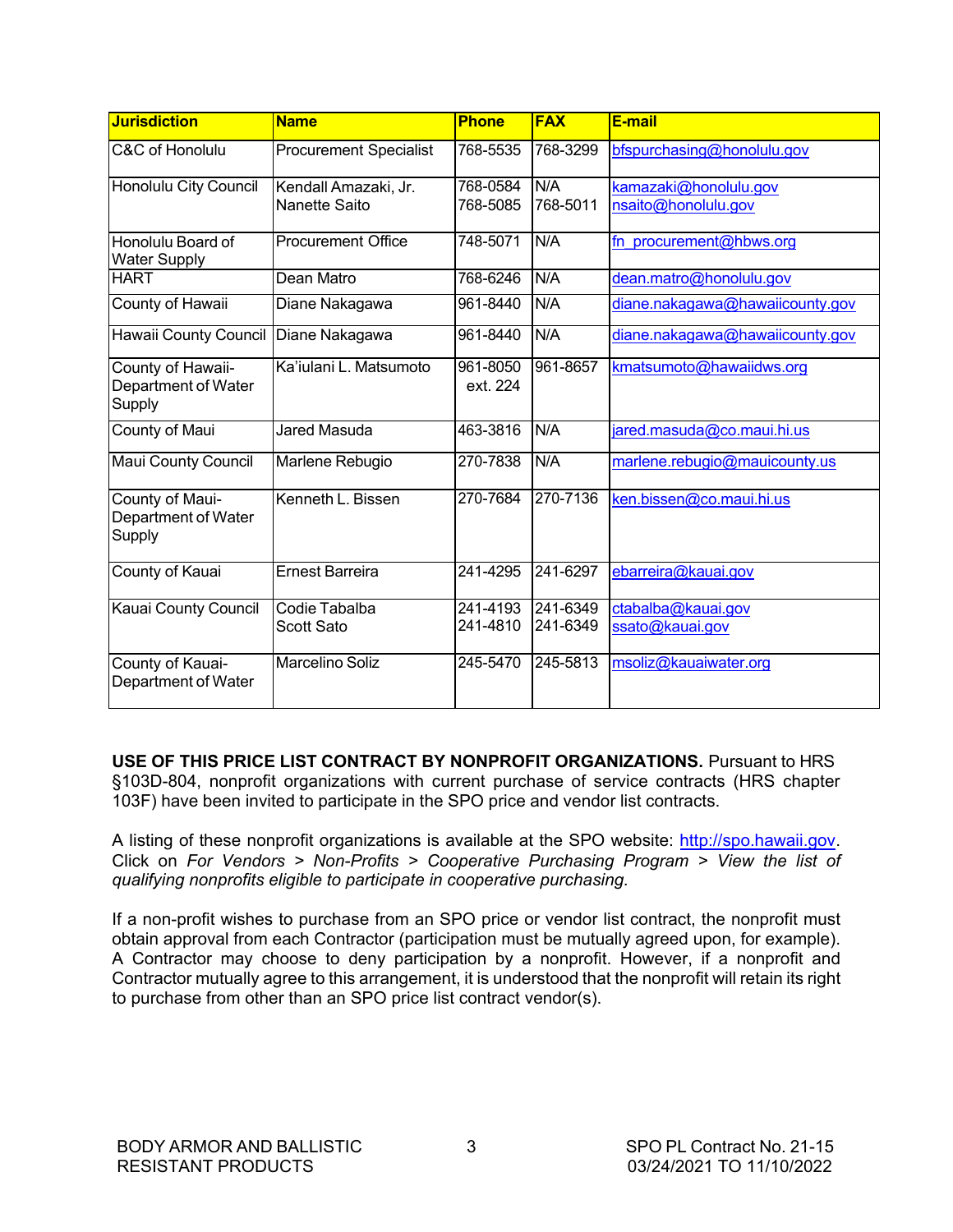**AUTHORIZED CONTRACTORS.** The following contractors are authorized to provide Body Armor and Ballistic Resistant Products. They have signed a Master Agreement with the State of Colorado and a Participating Addendum with the Hawaii State Procurement Office.

| <b>Contractor Name</b>                           | <b>Master Agreement Number</b> |
|--------------------------------------------------|--------------------------------|
|                                                  |                                |
| <b>Central Lake Armor DBA Armor Express</b>      | 164712                         |
| <b>GH Armor Systems</b>                          | 164713                         |
| <b>ONYX Protective Group, Inc dba ONYX Armor</b> | 164714                         |
| Point Blank Enterprises, Inc.                    | 164719                         |
| Safariland, LLC                                  | 164720                         |
| Slate Solutions, LLC                             | 164721                         |
| Survival Armor, Inc.                             | 164722                         |
| United Shield International, LLC                 | 164723                         |
|                                                  |                                |

**EMERGENCY PURCHASE.** The FEMA special provisions are included in the contract to allow departments/agencies to make purchases from the following contractors during a declared emergency and seek FEMA reimbursement. For more information, please visit: https://spo.hawaii.gov/for-state-county-personnel/disaster-preparedness-procurement/femareimbursement/

The following Contractors have agreed to the FEMA special provisions:

Central Lake Armor DBA Armor Express ONYX Protective Group, Inc dba ONYX Armor Slate Solutions, LLC Survival Armor, Inc.

**CONTRACT TERM.** The initial term of the Master Agreement is for two (2) years, through November 10, 2022, with the option to extend for up to three (3) consecutive one (1) year additional terms.

**VENDOR CODES** for annotation on purchase orders are obtainable from the *Alphabetical Vendor Edit Table* available at your department's fiscal office. Agencies are cautioned that the remittance address on an invoice may be different from the address of the vendor code annotated on the purchase order.

**COMPLIANCE PURSUANT TO HRS §103D-310(c).** Prior to awarding this contract, the SPO verified compliance of the Contractor(s) named in the SPO Price List Contract No. 21-15. *No further compliance verification is required prior to issuing a contract, purchase order, or pCard payment when utilizing this contract.*

**PURCHASING CARD (pCard).** The State of Hawaii Purchasing Card (pCard) is required to be used by the Executive department/agencies, excluding the DOE, HHSC, OHA, and UH, for orders totaling less than \$2,500. For purchases of \$2,500 or more, agencies may use the pCard, subject to its credit limit, or issue a purchase order.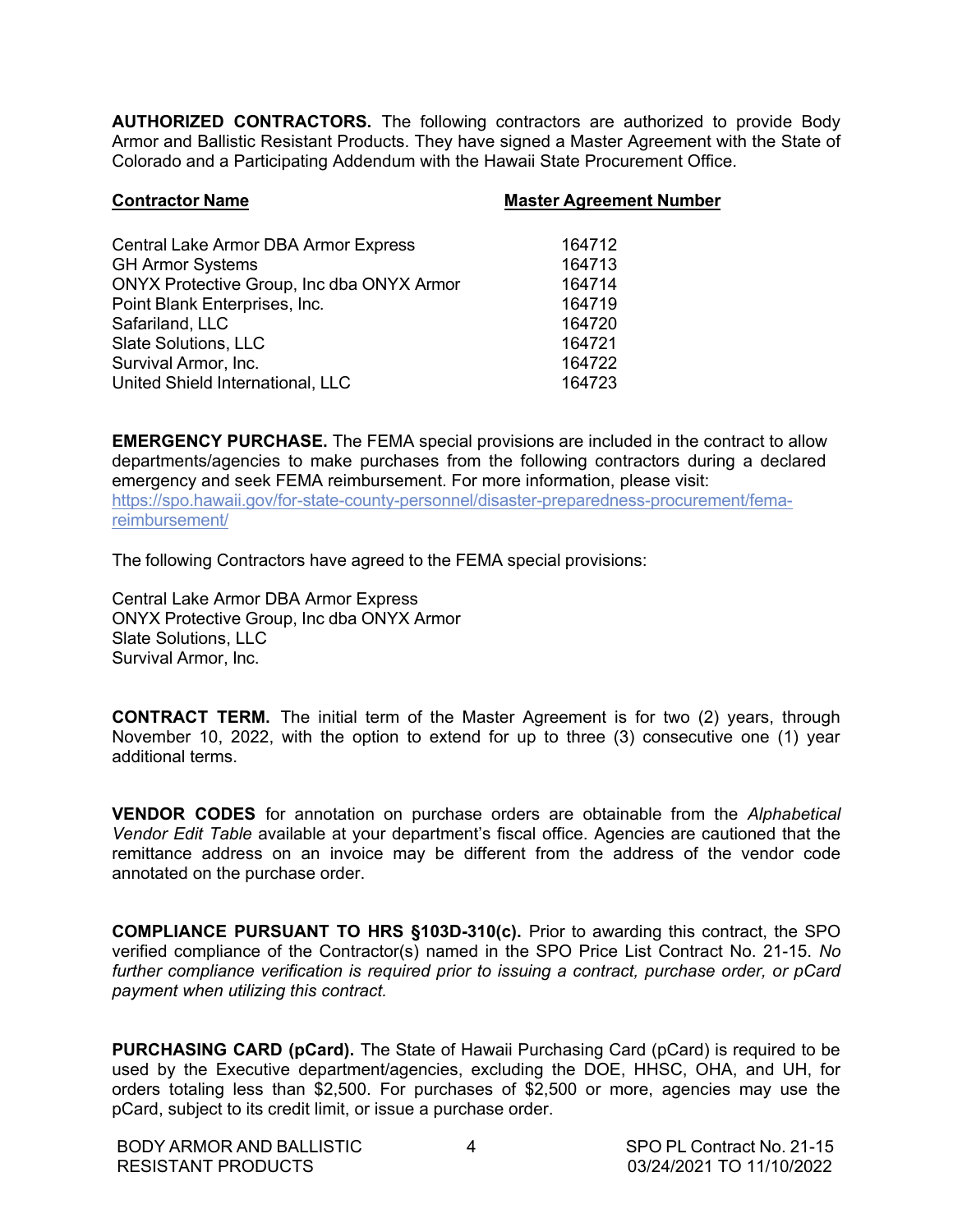**PURCHASE ORDERS** may be issued for purchases of \$2,500 or more and for vendors who either do not accept the pCard, set minimum order requirements before accepting the pCard for payment, or who charge its customers a transaction fee for the usage.

**SPO PRICE LIST CONTRACT NUMBER 21-15 AND NASPO VALUEPOINT MASTER AGREEMENT NUMBERS (shown on page 4)** shall be typed on purchase orders issued against this Price List contract. For pCard purchases, the SPO PL Contract Number 21-15 and Master Agreement Number shall be notated on the appropriate transaction document.

**STATE GENERAL EXCISE TAX (GET) AND COUNTY SURCHARGE** shall not exceed the following rates if seller elects to pass on the charges to its customers.

| <b>COUNTY</b>                                                | <b>COUNTY</b><br><b>SURCHARGE</b><br><b>TAX RATE</b> | <b>STATE</b><br><b>GET</b> | <b>MAX PASS-ON</b><br><b>TAX RATE</b> | <b>EXPIRATION DATE</b><br><b>OF SURCHARGE</b><br><b>TAX RATE</b> |
|--------------------------------------------------------------|------------------------------------------------------|----------------------------|---------------------------------------|------------------------------------------------------------------|
| <b>C&amp;C OF HONOLULU</b>                                   | 0.50%                                                | 4.0%                       | 4.7120%                               | 12/31/2030                                                       |
| <b>HAWAII</b>                                                | 0.50%                                                | 4.0%                       | 4.7120%                               | 12/31/2030                                                       |
| COUNTY OF<br><b>MAUI</b><br>(including Molokai and<br>Lanai) | 0.0%                                                 | 4.0%                       | 4.1666%                               | No county<br>surcharge                                           |
| <b>KAUAI</b>                                                 | 0.50%                                                | 4.0%                       | 4.7120%                               | 12/31/2030                                                       |

The GET or use tax and county surcharge may be added to the invoice as a separate line item and shall not exceed the current max pass-on tax rate(s) for each island.

County surcharges on state general excise (GE) tax or Use tax may be visibly passed on but is not required. For more information on county surcharges and the max pass-on tax rate, please visit the Department of Taxation's website at [http://tax.hawai.gov/geninfo/countysurcharge.](http://tax.hawai.gov/geninfo/countysurcharge)

**PAYMENTS** are to be made to the remittance address of the Contractor(s). HRS §103-10, HRS, provides that the State shall have thirty (30) calendar days after receipt of invoice or satisfactory completion of contract to make payment. Payments may also be made via pCard.

**VENDOR AND PRODUCT EVALUATION.** Form SPO-012, Evaluation: Vendor or Product, for the purpose of addressing concerns on this price list contract, is available to agencies at the SPO website: [http://spo.hawaii.gov. C](http://spo.hawaii.gov/)lick on *Forms* on the home page.

**PRICE OR VENDOR LIST CONTRACT AVAILABLE ON THE INTERNET** at the SPO website: [http://spo.hawaii.gov. C](http://spo.hawaii.gov/)lick on *Price & Vendor List Contracts* on the home page.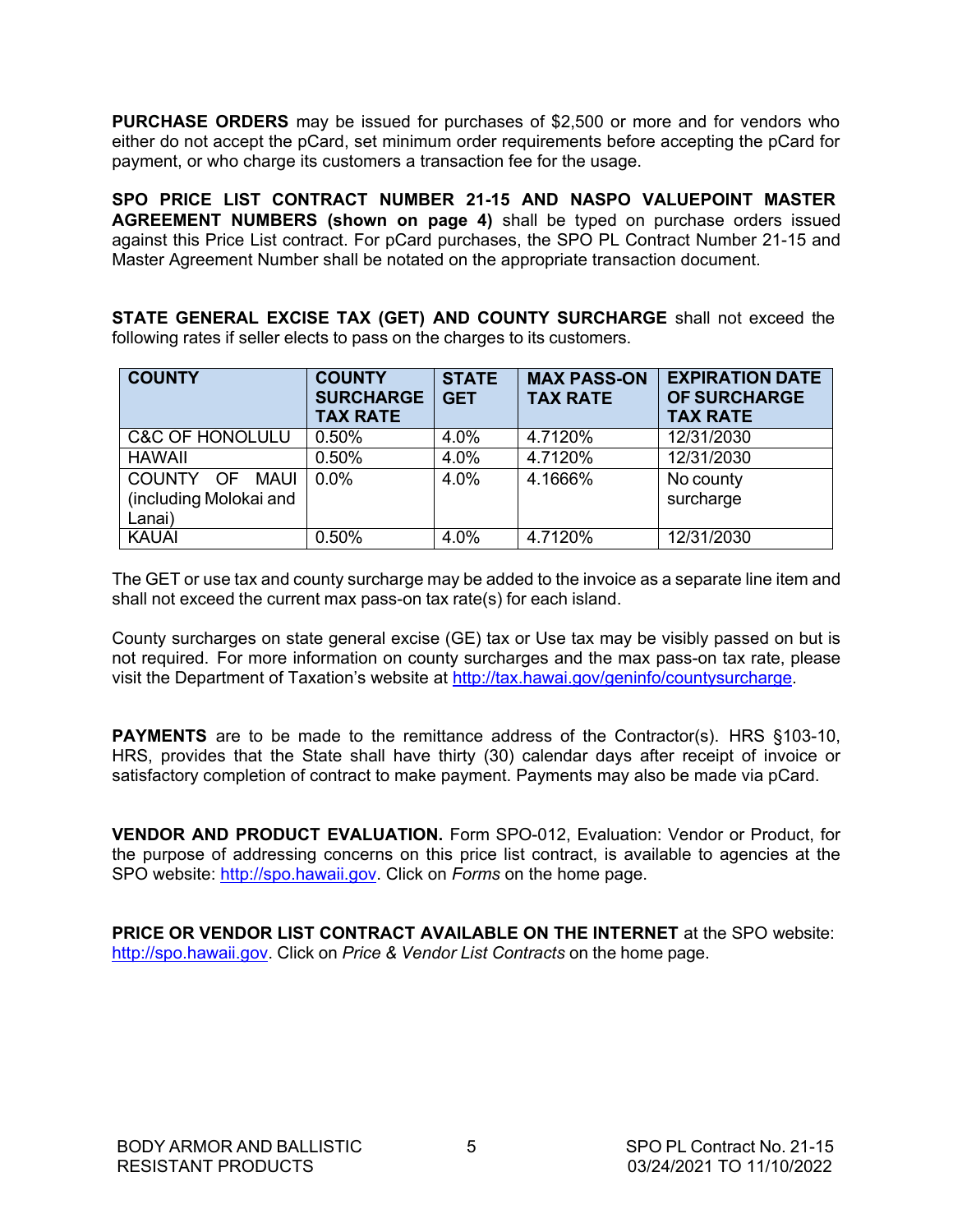### **AGENCY INSTRUCTIONS FOR PRICE QUOTES**

- 1. Agency shall obtain a minimum of one (1) written price quote from an authorized contractor or authorized distributor for expenditures under \$5,000.
- 2. For expenditures of \$5,000 or more, agency shall obtain a minimum of two (2) written price quotes from two (2) different authorized contractors and/or authorized distributors.
- 3. Purchasing agencies are required to complete Form SPO-010, Record of Procurement, for expenditures \$5,000 or more. Form SPO-010 is available on the SPO website: [http://spo.hawaii.gov. C](http://spo.hawaii.gov/)lick on *Forms* on the home page.
- 4. Contractor information is available on pages 12 to 26.
	- Central Lake Armor DBA Armor Express
	- GH Armor Systems
	- ONYX Protective Group, Inc dba ONYX Armor
	- Point Blank Enterprises, Inc.
	- Safariland, LLC
	- Slate Solutions, LLC
	- Survival Armor, Inc.
	- United Shield International, LLC

#### **CONSIDERATION OF QUOTES:**

Agencies shall consider all responsive and responsible quotes received. An award shall be made to the vendor(s) offering the lowest price. If the lowest price does not meet the agencies specification requirement, the award may be made to the vendor(s) whose offer represents the best value to the agency. Best value means the most advantageous offer determined by evaluating and comparing all relevant criteria in addition to price so that the offer meeting the overall combination that best services the agency is selected. These criteria may include, in addition to others, the total cost of ownership, performance, history of the vendor, quality of goods, services, delivery and proposed technical performance.

#### **PRODUCT SPECIFICATIONS:**

Body Armor and Ballistic-Resistant Products must be ordered new and unused and shall not contain re-used/remanufactured or re-purposed components.

Body Armor and Ballistic-Resistant Products that are listed on an NIJ CPL shall be constructed identically to the original model tested and certified to comply with the NIJ standards referenced in this solicitation. For body armor and ballistic-resistant products not certified by NIJ, the vendor shall specify the standard(s) and threats against which the product was tested, shall provide attestation of compliance with the standard(s), and shall provide (upon request of the Lead State or purchaser) the test report.

All materials and construction shall be the same as reported to NIJ in the "Build Sheet", which lists the materials and construction for the model.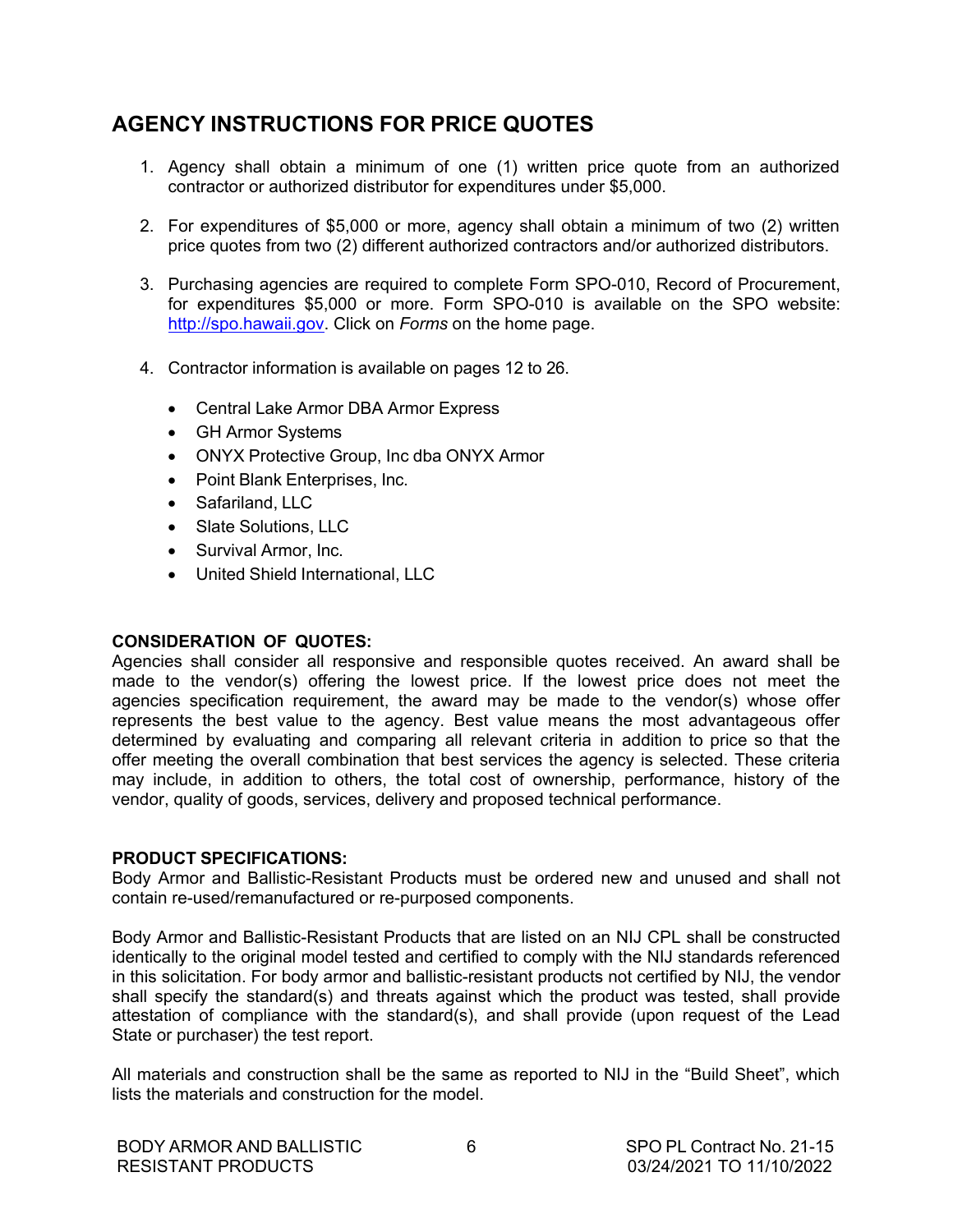Workmanship shall be first quality, with no defects that might affect performance, wear-ability, or durability of the vest.

Products intended to be worn by end users shall not be "bulk ordered" inventory, nor substantially tailored or modified "off the shelf" items to fit personnel as needed, since altering products could potentially change the performance aspects originally tested under NIJ Compliance Testing Program.

Each product intended to be worn by end users shall be made to professionally conducted measurements intended to fit a specific individual. Under no circumstances shall measurements result in a product that does not properly fit and/or provide adequate protective coverage for that individual.

All vest measurements must be made according to vendor procedures and take into account all clearances of panels and duty belts as described in the most recent version of ASTM E3003, *Standard Practice for Measurement of Body Armor Wearers and Fitting of Armor*.

Available sizes for soft armor vests (handgun protection) shall be consistent with the NIJ Compliance Testing Program requirements for the size range listed on the NIJ CPL.

All Body Armor Products that include the option of additional trauma packs, trauma plates, or inserts shall have the pocket/holder securely attached to keep the inserts in position while worn.

All fasteners, including hook and pile (Velcro), non-directional snaps, webbing, side release buckles, fastex buckles, and zippers, shall be the same or similar color, as approved by the Purchasing Entity, as the carrier.

The label shall withstand normal wear and cleaning and shall remain legible and attached throughout the entire warranted life of the product. All Body Armor shall be labeled with strict adherence to any applicable laws and regulations, and follow the labeling requirements according to NIJ Standards, as updated or amended. This shall include the following:

- a. Name of Contractor.
- b. Location of Contractor.
- c. Model designation from the relevant NIJ CPL (The model designation number shall match the submitted price list and letter of certification.)
- d. Level of protection
- e. The identifier for the relevant NIJ Standard, such as NIJ Standard- 0101.06, NIJ Standard-0101.07 or NIJ Standard-0115.00 or NIJ Standard- 0115.01 (Combination armor shall indicate both).
- f. Completed manufacturing date
- g. Lot number.
- h. Unique serial number.
- i. Brand name and catalog number.
- j. A "Property of" space so Purchasing Entity can enter an agency or officer name.
- k. Basic care and maintenance instructions.
- l. Size of product.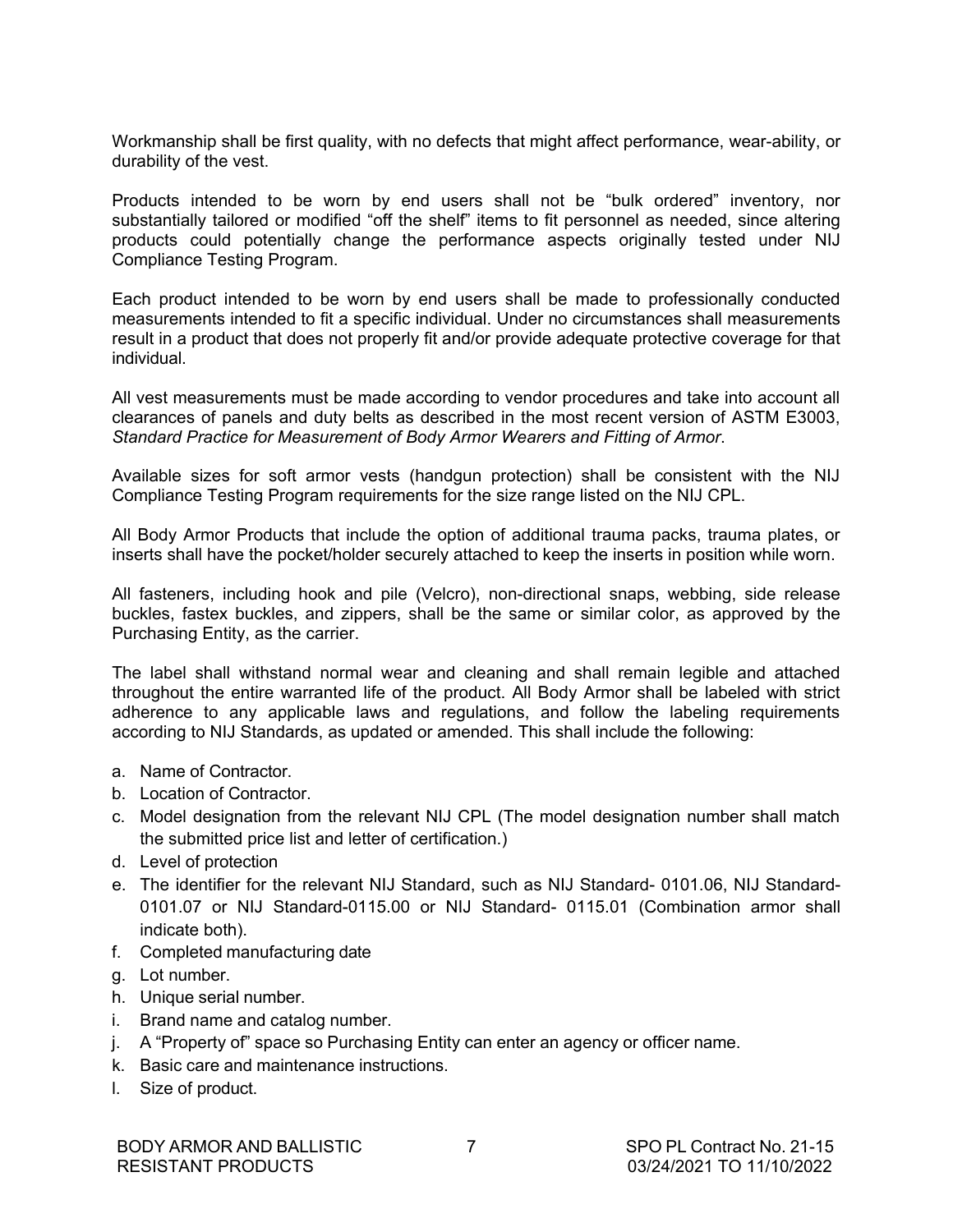Contractor, agent, and/or distributor must have the serial numbers stored in a readily accessible database.

Ballistic-resistant components must have at least a 5-year Awarded Contractor's warranty.

All carriers must have at least an 18-month Contractor's warranty. Please see each contractor information page for warranty detail.

1. Warranty periods specified shall begin when Body Armor Products are delivered and accepted following inspection by Purchasing Entity.

#### **PRODUCT RECYCLING:**

Please see each contractor information page for ballistic panel and other product recycling details.

#### **PRODUCT STANDARDS:**

Body Armor and Ballistic-resistant products must meet the NIJ standard listed below for the applicable products, until new standards are published, and transition dates specified for those new standards occur.

- Ballistic Resistance of Body Armor, NIJ Standard-0101.06 (2008)
- Stab Resistance of Personal Body Armor, NIJ Standard-0115.00 (2000)
- NIJ Standard for Ballistic Helmets, NIJ Standard-0106.01 (1981)
- NIJ Standard for Ballistic Resistant Protective Materials, NIJ Standard-0108.01 (1985)
- NIJ Ballistic Resistance of Body Armor, NIJ Standard-0101-07 (TBD) The new standard is not published as of the start date of this Master Agreement. It will be required during the contract cycle.
- Stab Resistance of Personal Body Armor, NIJ Standard-0115.01 (TBD). The new standard is not published as of the start date of this Master Agreement. It will be required during the contract cycle.

#### **PRODUCT CATEGORY:**

**Ballistic-resistant Vest:** NIJ Standard-0101.06 Protection Levels IIA, II, IIA, III and IV Vest models shall be listed on the NIJ Ballistic Armor CPL. The ballistic panel shall have the NIJ mark on the label.

**Stab-Resistant Vest**: NIJ Standard-0115.00 Spike or Edged Blade Protection Levels 1, 2, and 3. Vest models shall be listed on the NIJ Stab Armor CPL. When available from NIJ, the stab panel shall have the NIJ mark on the label.

**Combination Vest:** Ballistic and Spike and/or Edged Blade: All vests offered as combination vests shall be listed on both the NIJ Ballistic Armor CPL and Stab Armor CPL. The ballistic panel shall have the NIJ mark on the label. When available from NIJ, the stab panel shall have the NIJ mark on the label.

**In Conjunction with Armor:** NIJ Standard-0101.06 Protection Levels IIA, II, IIIA, III and IV. In conjunction with armor is designed to provide a specific level of ballistic protection only when layered with a specific model(s) of body armor listed on the NIJ Ballistic Armor CPL. The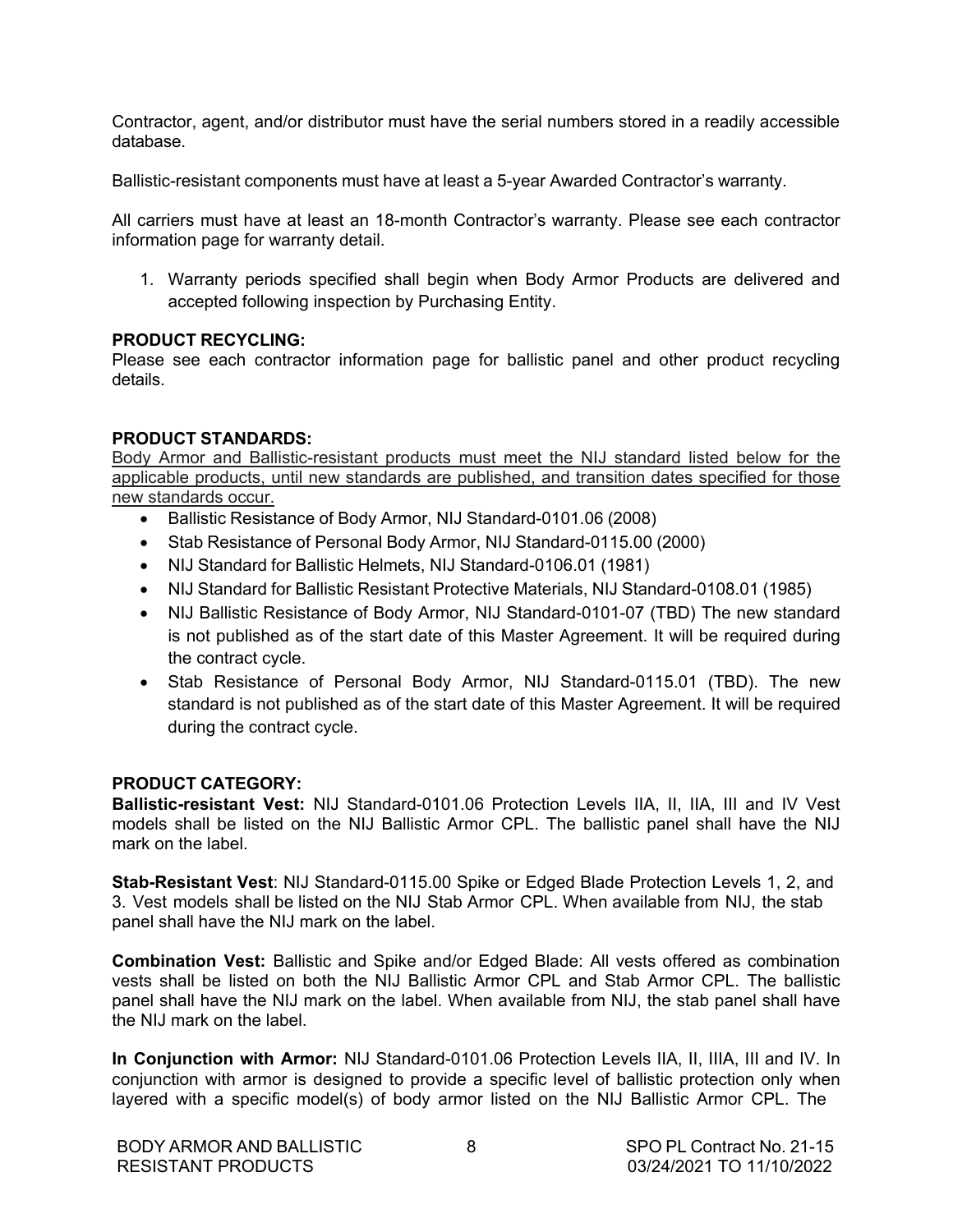<span id="page-10-0"></span>ballistic panels shall have the NIJ mark on the label.

**K-9 Ballistic-resistant Vest:** There is no NIJ standard or Compliance Testing Program for K-9 body armor.

**K-9 Stab-resistant Vest:** There is no NIJ standard or Compliance Testing Program for K-9 body armor.

**K-9 Combination Vest:** There is no NIJ standard or Compliance Testing Program for K-9 body armor.

**Ballistic-resistant Helmets:** There is no NIJ Compliance Testing Program for ballistic-resistant helmets. The standard used for ballistic-resistant helmets (not including face shields) is NIJ Standard-0106.01, and the standard used for ballistic-resistant face shields is NIJ Standard-0108.01 (standard for ballistic-resistant materials).

**Ballistic-resistant Shields:** There is no NIJ Compliance Testing Program for ballistic-resistant shields. The standard historically used for ballistic shields is NIJ Standrd-0108.01 (for ballisticresistant materials).

**Carriers**: Carriers are an integral part of a vest (providing no ballistic protection), and some types of carriers are: concealable, uniform, short and tactical.

#### **Accessories:**

#### **a) Ballistic-resistant: NIJ does not certify ballistic-resistant accessories.**

- 1. Trauma pack and trauma plate
- 2. Insert (soft armor or hard armor)
- 3. Groin, yoke, bicep, collar and throat protectors

#### **b) Non-ballistic-resistant**

- 1. Pouches
- 2. Replacement carrier straps
- 3. ID patches
- 4. Carry bags for concealable vest, tactical vest, shield, and helmet
- 5. Helmet equipment rails, pads, and retention/suspension system
- 6. Shield lights, shoulder straps, logos

#### **ORDERING, INVOICING, AND DELIVERY SPECIFICATIONS:**

All items subject to NIJ compliance testing must be listed on the NIJ CPL with a model status of "active" on the date the Order is placed.

All sizing, measurements, and final fitting shall be done at no expense to, and shall be scheduled at the convenience of, the Purchasing Entity.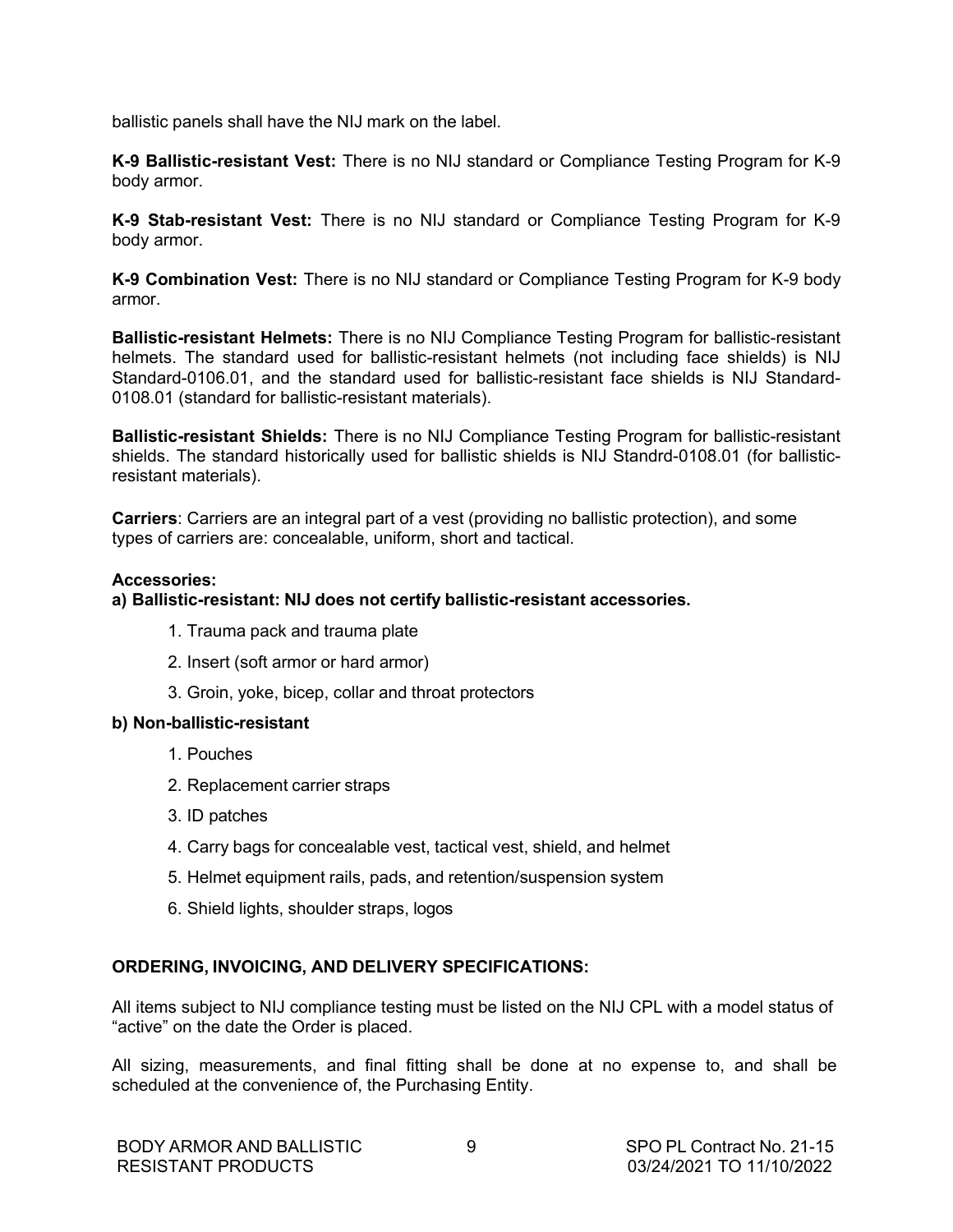All orders, regardless of quantity, shall be delivered to Purchasing Entities within sixty (60) calendar days after Manufacturer/Contractor receipt of order.

The vendor must coordinate delivery with the Purchasing Entity specified on the order.

Body Armor improperly fitted to an individual wearer shall be adjusted or replaced and delivered to the individual within thirty (30) calendar days by the vendor at no expense to the Purchasing Entity.

Product invoice shall contain, at a minimum:

- **a)** Name of Purchasing Entity.
- **b)** Order date.
- **c)** Description of the product ordered.
- **d)** NIJ CPL model designation and Threat Level.
- **e)** Serial number.
- **f)** Price.
- **g)** Any additional information required by the Participating Entity.

Master Agreement Order and purchase order numbers shall be clearly shown on all acknowledgments, shipping labels, packing slips, invoices, and on all correspondence.

Orders must be placed pursuant to this Price List prior to the termination date thereof but may have a delivery date or performance period up to 240 days past the then-current termination date of this Price List. Contractor is reminded that financial obligations of Purchasing Entities payable after the current applicable fiscal year are contingent upon agency funds for that purpose being appropriated, budgeted, and otherwise made available.

Contractor shall accept procurement credit cards as a form of payment from Purchasing Entity, with no additional charge or fee assessed.

All deliveries must be FOB Destination; freight prepaid by the Contractor to the Purchasing Entity's specified location. Responsibility and liability for loss or damage for all orders will remain with the Contractor until final inspection and acceptance, when responsibility will pass to the Purchasing Entity, except the responsibility for latent defects, fraud, and the warranty obligations.

The delivery days and delivery hours shall be established by each individual Purchasing Entity.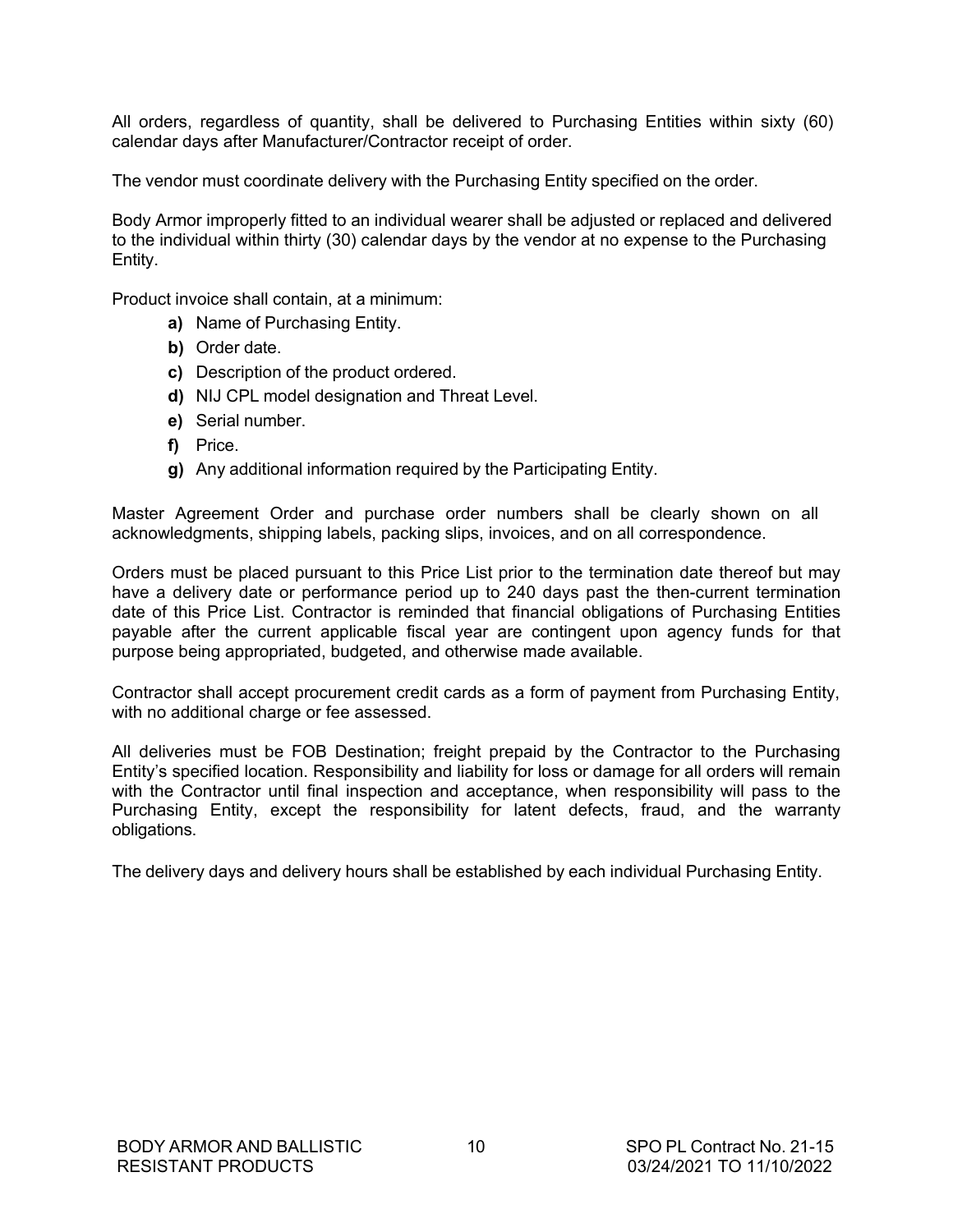# **CONTRACTORS**

# **AND**

# **AUTHORIZED**

# **DISTRIBUTORS**

# **CONTACT**

# **INFORMATION**

BODY ARMOR AND BALLISTIC RESISTANT PRODUCTS

11 SPO PL Contract No. 21-15 03/24/2021 TO 11/10/2022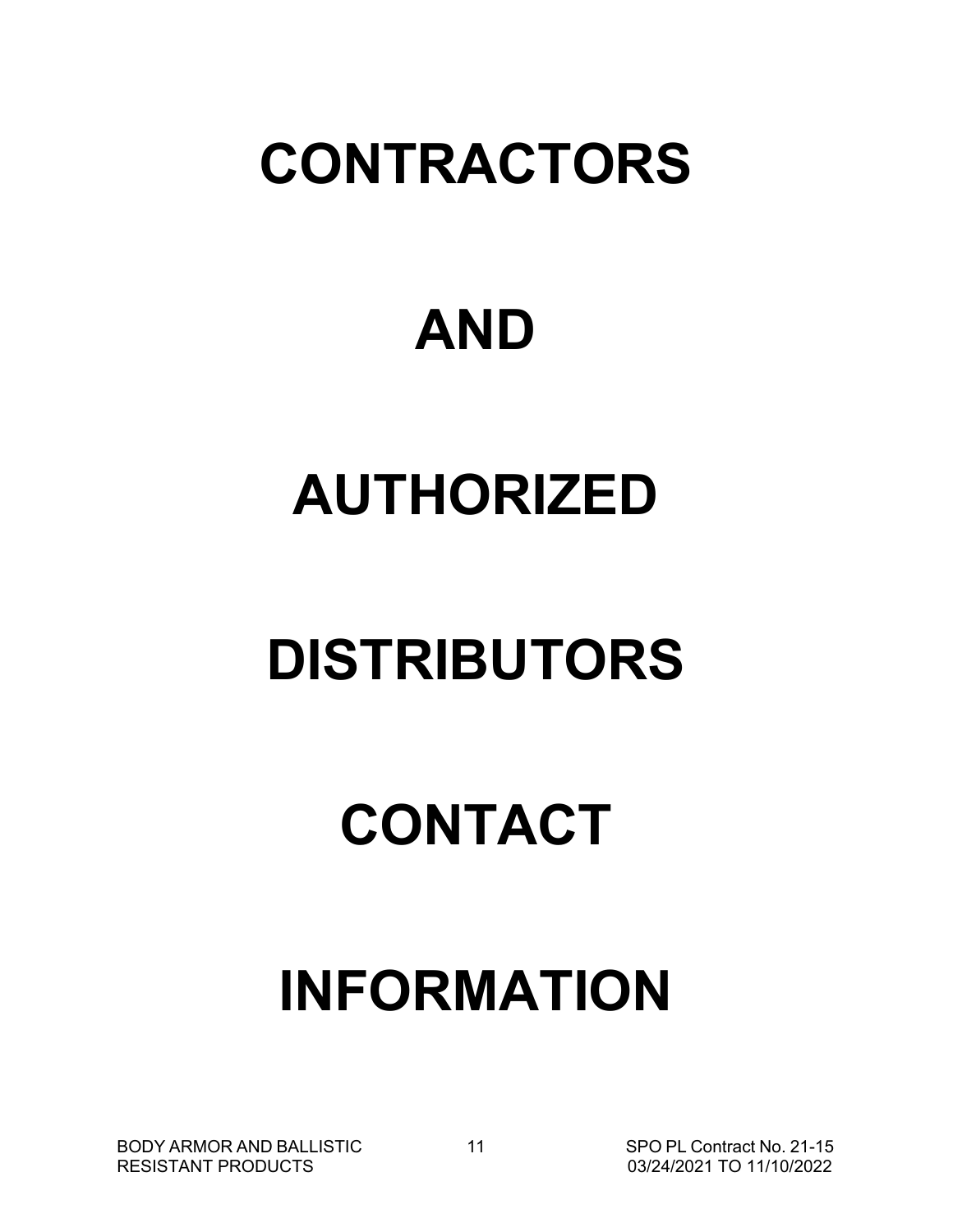# <span id="page-13-0"></span>**CENTRAL LAKE ARMOR DBA ARMOR EXPRESS**

### **MASTER AGREEMENT NO. 164712**

For price quotes, contact Galls, LLC who are the authorized distributor for Armor Express in the State of Hawaii:

Payment is made to: Galls, LLC.

- 1. The ordering agency shall schedule an appointment with Galls, LLC to be professionally fitted to each individual wearer.
- 2. All sizing and fittings shall be provided at no expense to the ordering agency.
- 3. Galls, LLC shall submit a price quote to the ordering agency within five (5) calendar days.
- 4. All deliveries shall be F.O.B. destination, freight pre-paid, with all transportation and handling charges paid by the Contractor. For more information on delivery, go to page 9- 10.
- 5. All Orders, regardless of quantity, shall be delivered to the Purchasing Entity within sixty (60) calendar days after Manufacturer receipt of order. Galls, LLC shall disclose the estimated delivery time on their price quote.
- 6. For product and pricing go to https:/[/www.naspovaluepoint.org/portfolio/body-armor-and](http://www.naspovaluepoint.org/portfolio/body-armor-and-)ballistic-resistant-products/armor-express/ and click on Exhibit A Product and Price List.

Click on link for: Warranty and Recycling Plan

## **AUTHORIZED DISTRIBUTOR:**<br>
Company Name: **Remit Payment To:**<br>
Galls. LLC.<br>
Galls. LLC.

Company Name:

Address: 1340 Russel Cave Road PO Box 743626 Contact name: David House<br>
Email: Contact name: Contact name and the bouse-david Email: [house-david@galls.com](mailto:house-david@galls.com)<br>
Phone: (859) 800-1342 Phone: (859) 800-1342 **Purchase Order:** [www.galls.com](http://www.galls.com/)

Lexington, KY 40505 Los Angeles, CA 90074-3626

1340 Russel Cave Road Lexington, KY 40505 800-876-4242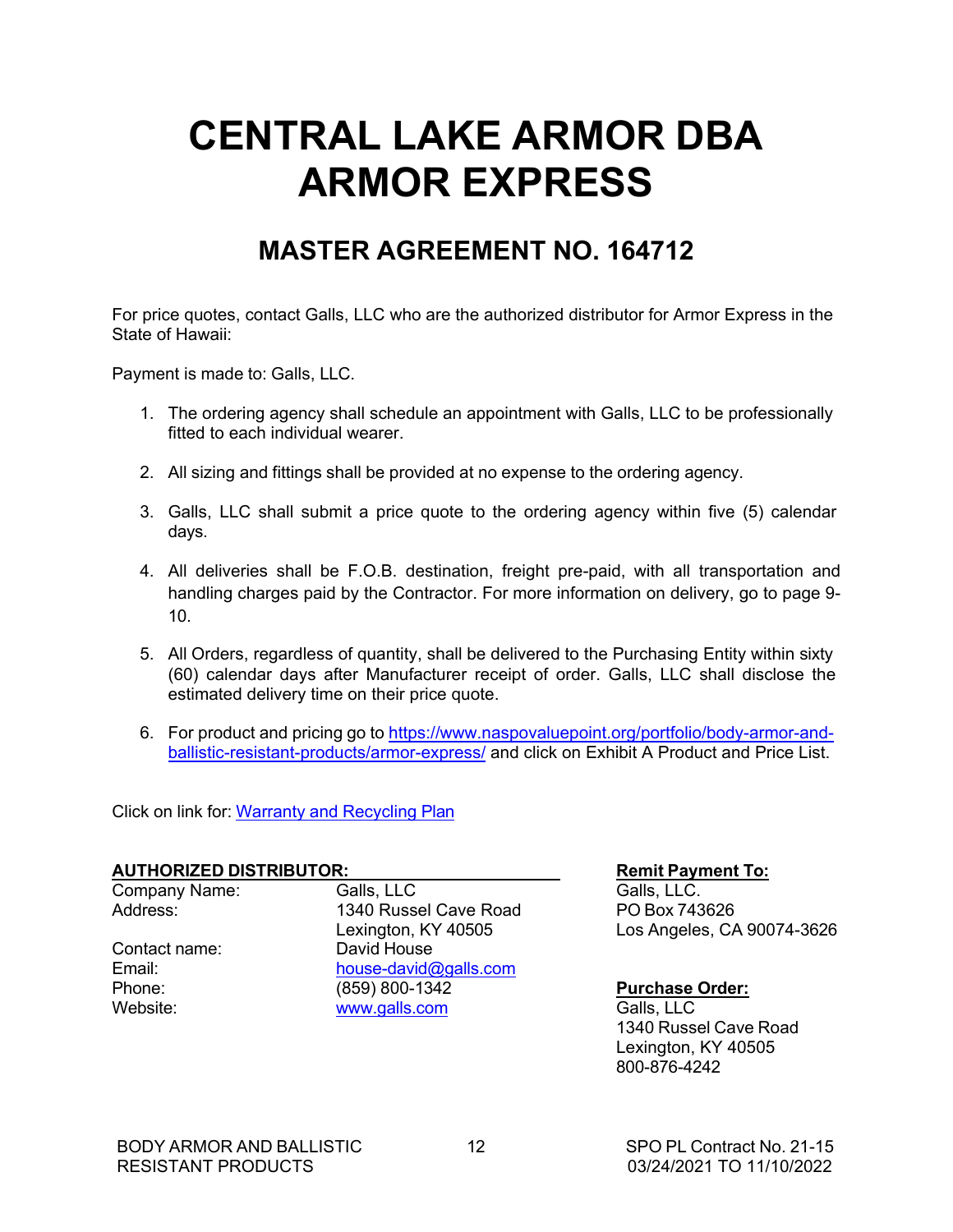The table below provides information on how long (e.g. response time) it will take Central Lake Armor Express, Inc. dba Armor Express or one of their authorized distributors, to arrive at a Purchasing Entity's specified location once the Purchasing Entity has requested a fitting.

The response time is based on 1. The distance that Central Lake Armor Express, Inc. dba Armor Express or their authorized distributor is located from the Purchasing Entity, and 2. The number of vests that the Purchasing Entity wants fitted.

| Distance from<br><b>Purchasing Entity</b> | Number of vests | Response Time   | Other Time<br>Proposed |
|-------------------------------------------|-----------------|-----------------|------------------------|
|                                           | $101+$          | 2 business days |                        |
|                                           | 76-100          | 3 business days |                        |
| $< 50$ miles                              | 57-75           | 4 business days |                        |
|                                           | $1 - 50$        | Other           | 7 business days        |
|                                           | $101+$          | 2 business days |                        |
| $50 - 100$ miles                          | 76-100          | 3 business days |                        |
|                                           | 51-75           | 4 business days |                        |
|                                           | $1 - 50$        | Other           | 7 business days        |
|                                           | $101+$          | 2 business days |                        |
|                                           | 76-100          | 3 business days |                        |
| $>100$ and $< 150$ miles                  | 51-75           | 4 business days |                        |
|                                           | $1 - 50$        | Other           | 7 business days        |
| >150 miles                                | $101+$          | 2 business days |                        |
|                                           | 76-100          | 3 business days |                        |
|                                           | $51 - 75$       | 4 business days |                        |
|                                           | $1 - 50$        | Other           | 7 business days        |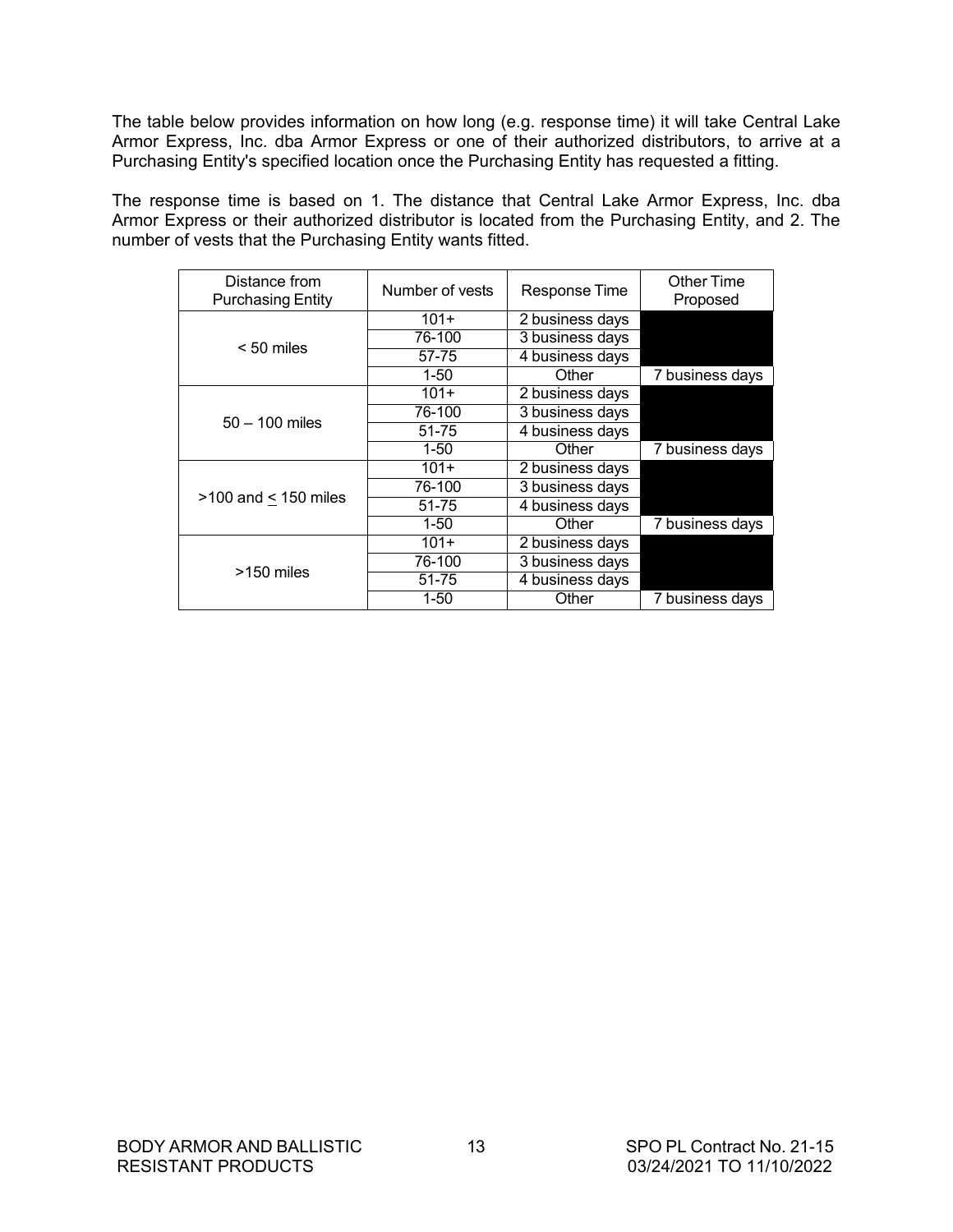# **GH ARMOR SYSTEMS**

## **MASTER AGREEMENT NO. 164713**

<span id="page-15-0"></span>For price quotes, contact W.W. Grainger, Inc. and/or Municipal Emergency Supply are the authorized distributors for GH Armor Systems Inc. in the State of Hawaii.

The following authorized distributor guidelines apply:

- 1. The ordering agency shall schedule an appointment with a Grainger Government Account Manager or Municipal Emergency Supply to be professionally fitted to each individual wearer.
- 2. All sizing and fittings of GH Armor products shall be provided at no expense to the ordering agency.
- 3. Grainger and/or Municipal Emergency Supply representatives that size/fit GH Armor products are required to be train and be certified in accordance with agreed upon protocol prior to each sizing/fitting event.
- 4. All deliveries shall be F.O.B. destination, freight pre-paid, with all transportation and handling charges paid by the Contractor. For more information on delivery, go to page 9- 10.
- 5. All Orders, regardless of quantity, shall be delivered to the ordering agency within sixty (60) calendar days after contractor or authorized distributor's receipt of order. The authorized distributor shall disclose the estimated product delivery date on each price quote.
- 6. For product and pricing go to https:/[/www.naspovaluepoint.org/portfolio/body-armor-and](http://www.naspovaluepoint.org/portfolio/body-armor-and-)ballistic-resistant-products/gh-armor-systems/ and click Exhibit A Product and Price List.

Warranty and Recycling: click on link: Exhibit C Warranty and Recycling

#### **AUTHORIZED DISTRIBUTOR:**

| Company Name: | W.W. Grainger, Inc. |
|---------------|---------------------|
| Address:      | 2833 Paa Street     |
|               | Honolulu, HI 96819  |
| Website:      | www.grainger.com    |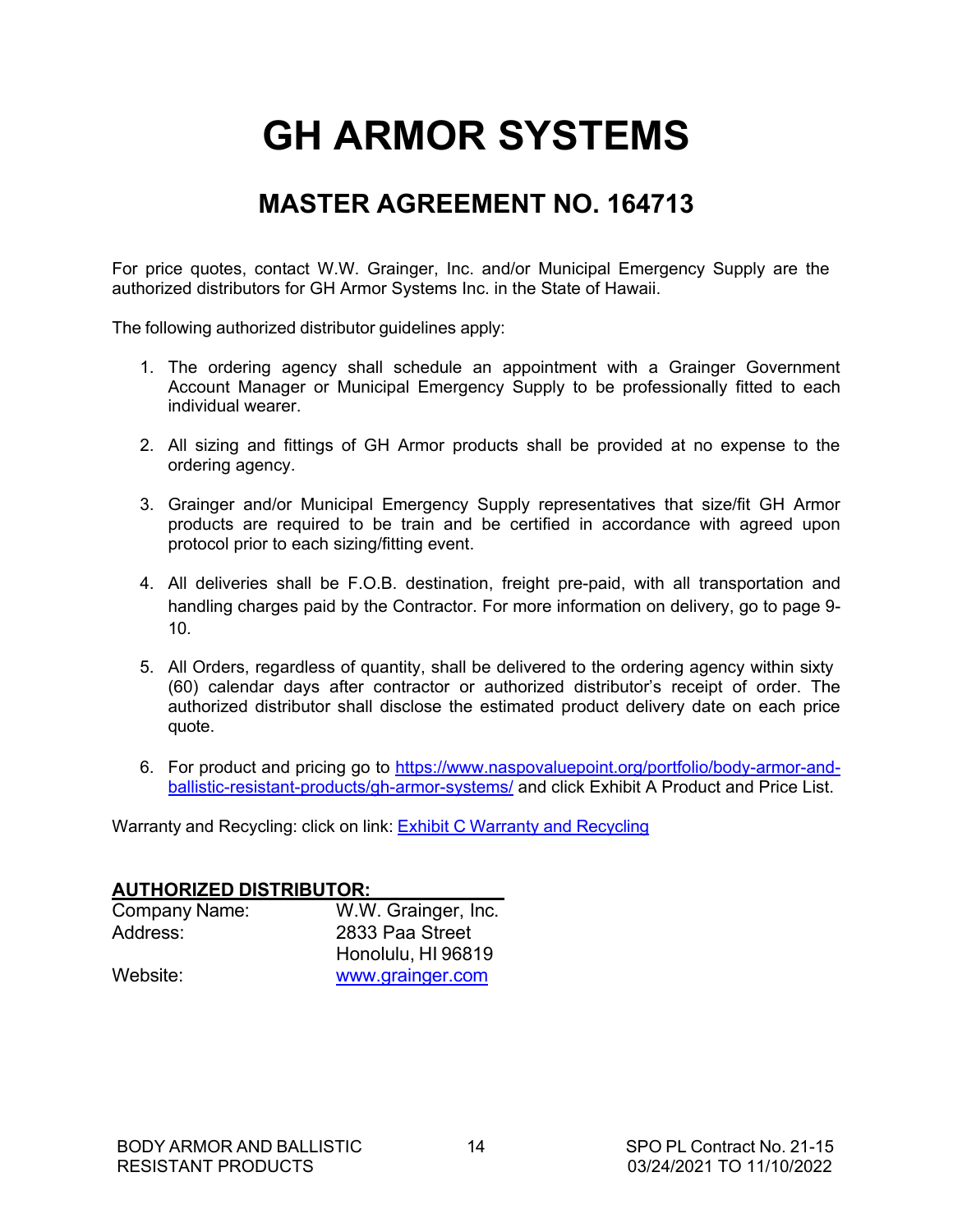For price quotes, contact Grainger Government Account Managers listed here:

Oahu – Keoni Soares, (808) 349-4933, [keoni.soares@grainger.com](mailto:keoni.soares@grainger.com) Maui County – Warren Aihara, (808)312-8671, [warren.aihara@grainger.com](mailto:warren.aihara@grainger.com) Hawaii – Kyra Bronson, (808) 673-1134, [kyra.bronson@grainger.com](mailto:kyra.bronson@grainger.com) Kauai – Danny Matsuura, (808) 542-9221, [danny.matsuura@grainger.com](mailto:danny.matsuura@grainger.com)

#### **Purchase Order/Payment Information**

**Grainger** Dept C Pay Palatine, IL 60038-0001 Vendor Code: 276597-08

#### **AUTHORIZED DISTRIBUTOR:**

| Company Name: | <b>Municipal Emergency Supply</b> |
|---------------|-----------------------------------|
| Address:      | 3801 Fruit Valley Rd, Ste C       |
|               | Vancouver, WA 98660               |
|               |                                   |

| Contact Name: | Mike Mscwain         |
|---------------|----------------------|
| Phone:        | 602-820-8044         |
| Email:        | mmscwain@mesfire.com |
| Website: \    | www.lawmensupply.com |

#### **Remit Payment To:**

Depository Account 75 Remittance Drive, Suite 3135 Chicago, IL 60675

#### **Purchase Order:**

3801 Fruit Valley Rd, Ste C Vancouver, WA 98660 [mmscwain@mesfire.com](mailto:mmscwain@mesfire.com)

The table below provides information on how long (e.g. response time) it will take GH Armor Systems Inc. or one of their authorized distributors, to arrive at a Purchasing Entity's specified location once the Purchasing Entity has requested a fitting.

The response time is based on

- 1. The distance that GH Armor Systems, Inc. or their authorized distributor is located from the Purchasing Entity, and
- 2. The number of vests that the Purchasing Entity wants fitted.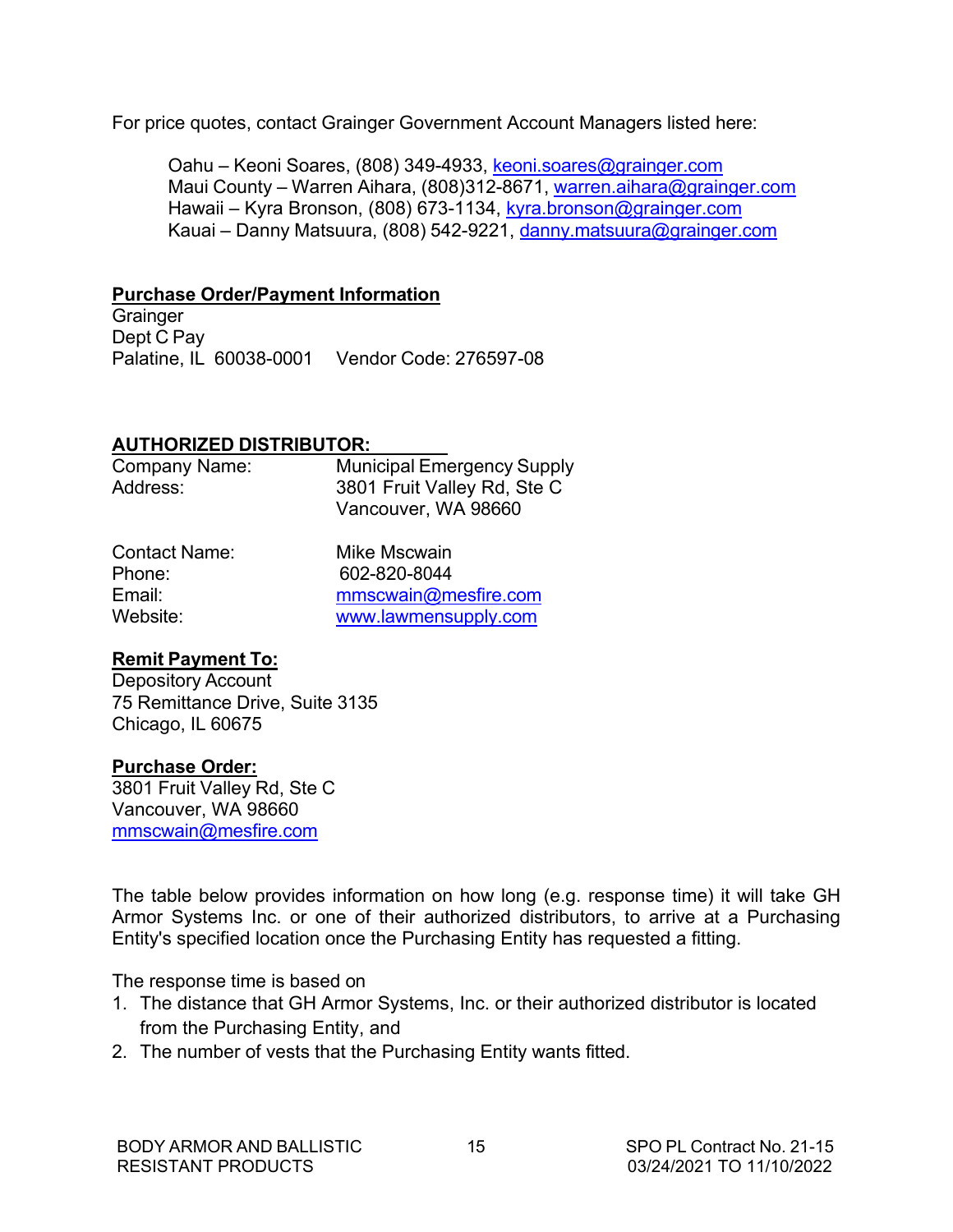| Distance from<br><b>Purchasing Entity</b> | Number of vests | Response Time   | <b>Other Time</b><br>Proposed |
|-------------------------------------------|-----------------|-----------------|-------------------------------|
|                                           | $100+$          | 2 business days |                               |
|                                           | 50-99           | 3 business days |                               |
| $< 50$ miles                              | 20-49           | 4 business days |                               |
|                                           | $1 - 19$        | Other           | 5 business days               |
|                                           | $100+$          | 2 business days |                               |
|                                           | 50-99           | 3 business days |                               |
| $50 - 100$ miles                          | 20-49           | 4 business days |                               |
|                                           | $1 - 19$        | Other           | 7 business days               |
|                                           | $100+$          | 2 business days |                               |
|                                           | 50-99           | 3 business days |                               |
| $>100$ and < 150 miles                    | 20-49           | 4 business days |                               |
|                                           | $1 - 19$        | Other           | 8 business days               |
| >150 miles                                | $100+$          | 2 business days |                               |
|                                           | 50-99           | 3 business days |                               |
|                                           | 20-49           | 4 business days |                               |
|                                           | $1 - 19$        | Other           | 10 business days              |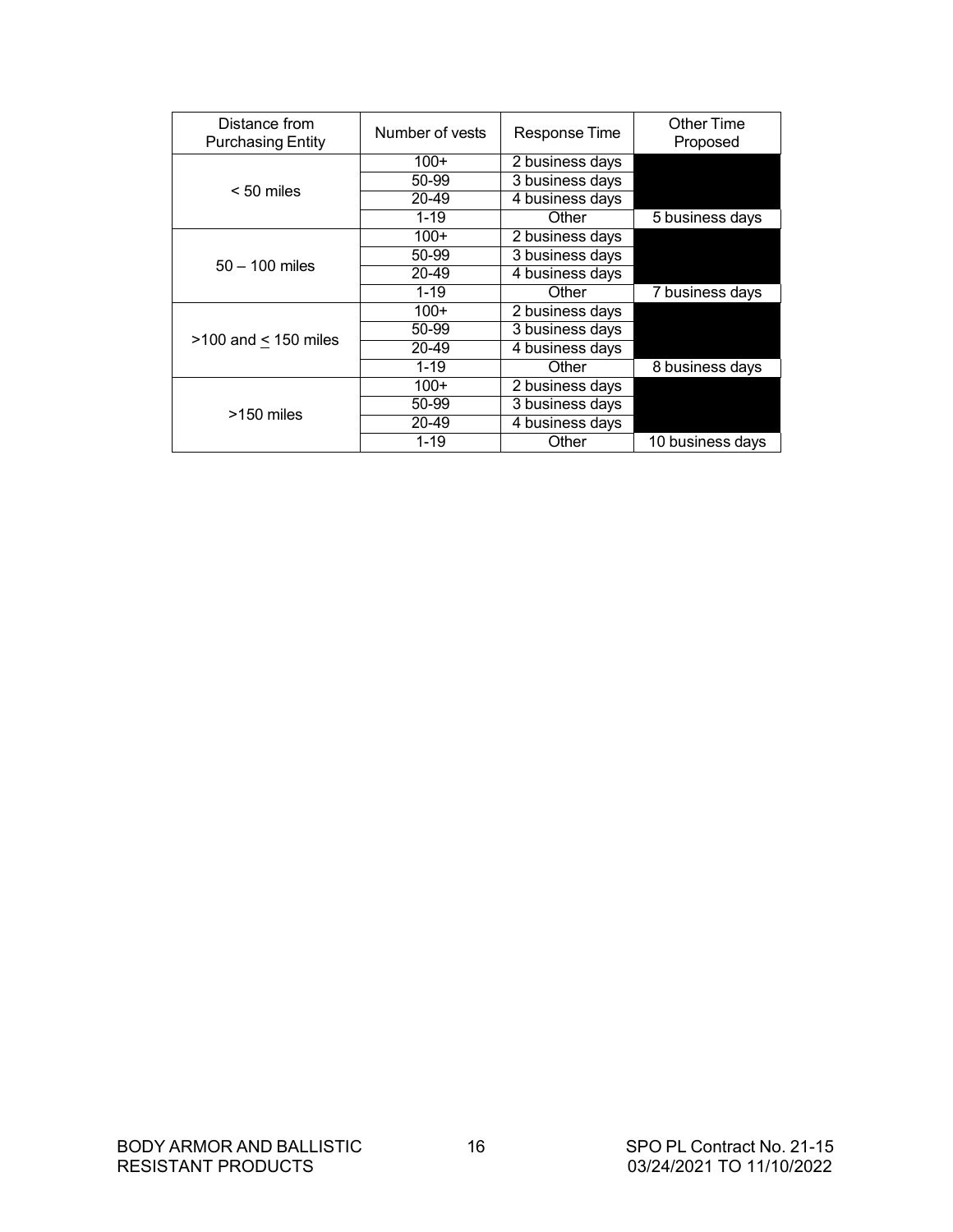# <span id="page-18-0"></span>**ONYX PROTECTIVE GROUP, INC DBA ONYX ARMOR**

### **MASTER AGREEMENT NO. 164716**

For price quotes and product questions, contact Abraham Kantzabedian from A & P Distributor LLC who is the authorized distributor for OYNX Armor in the State of Hawaii.

Payment is made to: A & P Distributor LLC

- 1. The ordering agency shall schedule an appointment with Abraham Kantzabedian to be professionally fitted to each individual wearer.
- 2. All sizing and fittings shall be provided at no expense to the ordering agency.
- 1. All deliveries shall be F.O.B. destination, freight pre-paid, with all transportation and handling charges paid by the Contractor. For more information on delivery, go to page 9- 10.
- 3. All Orders, regardless of quantity, shall be delivered to the Purchasing Entity within sixty (60) calendar days after Contractor receipt of order. A & P Distributor LLC shall disclose the estimated delivery time on their price quote.
- 4. For partial product and pricing go to https:/[/www.naspovaluepoint.org/portfolio/body](http://www.naspovaluepoint.org/portfolio/body-)armor-and-ballistic-resistant-products/galvion-ballistics-ltd/ and click on Exhibit A Product and Price List.

Warranty and Recycling: click on link: **Exhibit C Warranty and Recycling** 

## **AUTHORIZED DISTRIBUTOR:**<br>
Company Name: A & P Distributor LLC A & P Distributor LLC

Company Name:

Address: 594 Naalae Road 594 Naalae Road Kula, HI 96790<br>Abraham Kantzabedian (accounting and Phone: (808) 868-2486 Email: **[ak@apdistributor.com](mailto:ak@apdistributor.com) Purchase Order:**<br>
Website: www.apdistributor.com A&P Distributor LLC  $www. a$ pdistributor.com

Contact Name: Abraham Kantzabedian [accounting@apdistributor.com](mailto:accounting@apdistributor.com)

Attn: Abraham Kantzabedian 594 Naalae Road Kula, HI 96790 800-533-0523 [ak@apdistributor.com](mailto:ak@apdistributor.com)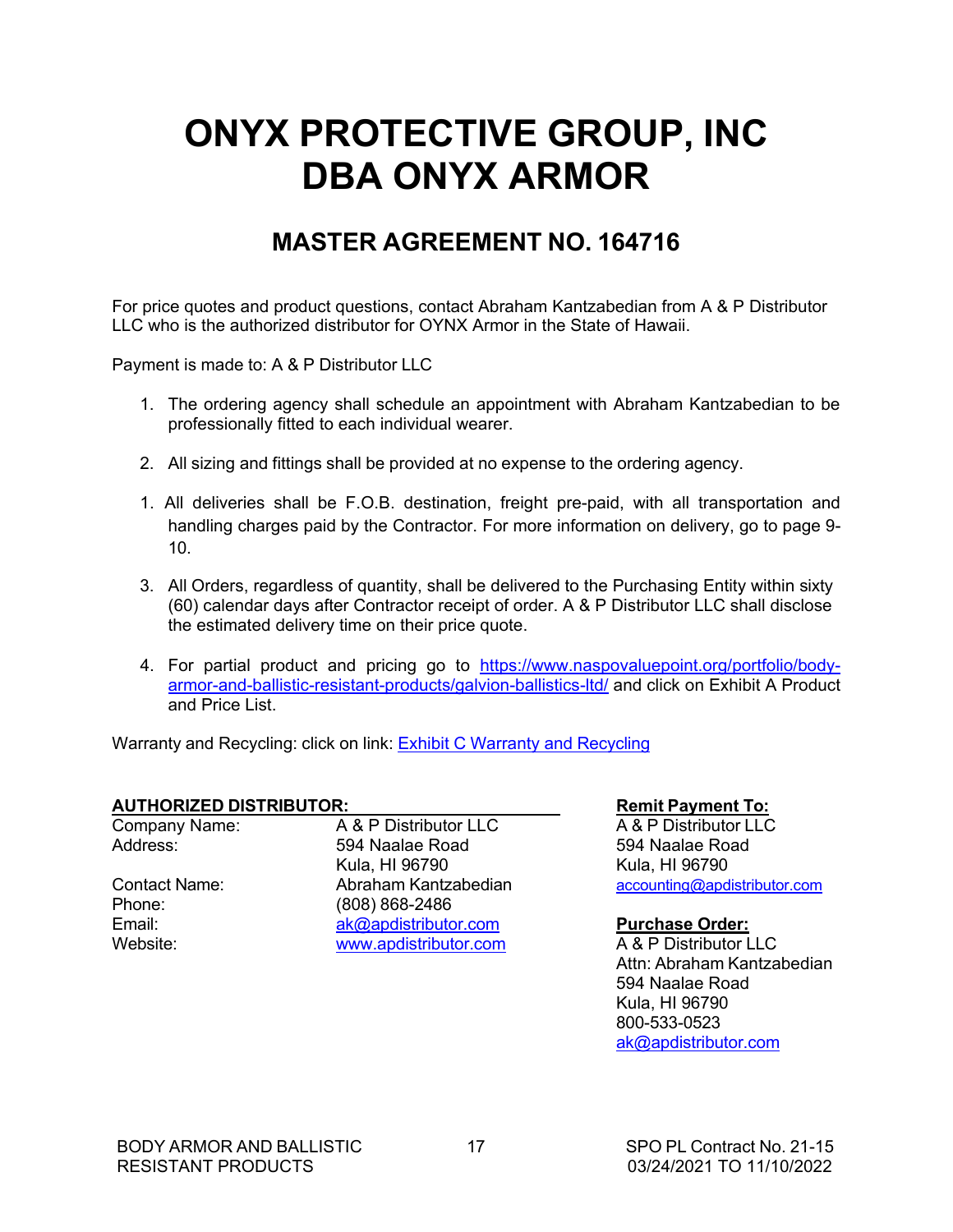The table below provides information on how long (e.g. response time) it will take ONYX Armor or their authorized distributor, to arrive at a Purchasing Entity's specified location once the Purchasing Entity has requested a fitting.

The response time is based on:

- 1. The distance that ONYX Armor or their authorized distributor is located from the Purchasing Entity, and
- 2. The number of vests that the Purchasing Entity wants fitted.

| Distance from<br><b>Purchasing Entity</b> | Number of vests | Response Time   | Other Time<br>Proposed |
|-------------------------------------------|-----------------|-----------------|------------------------|
|                                           | $101+$          | 2 business days |                        |
|                                           | 76-100          | 3 business days |                        |
| $< 50$ miles                              | 57-75           | 4 business days |                        |
|                                           | $1 - 50$        | Other           | 7 business days        |
|                                           | $101+$          | 2 business days |                        |
| $50 - 100$ miles                          | 76-100          | 3 business days |                        |
|                                           | 51-75           | 4 business days |                        |
|                                           | $1 - 50$        | Other           | 7 business days        |
|                                           | $101+$          | 2 business days |                        |
|                                           | 76-100          | 3 business days |                        |
| $>100$ and $< 150$ miles                  | 51-75           | 4 business days |                        |
|                                           | $1 - 50$        | Other           | 7 business days        |
| >150 miles                                | $101+$          | 2 business days |                        |
|                                           | 76-100          | 3 business days |                        |
|                                           | $51 - 75$       | 4 business days |                        |
|                                           | 1-50            | Other           | 7 business days        |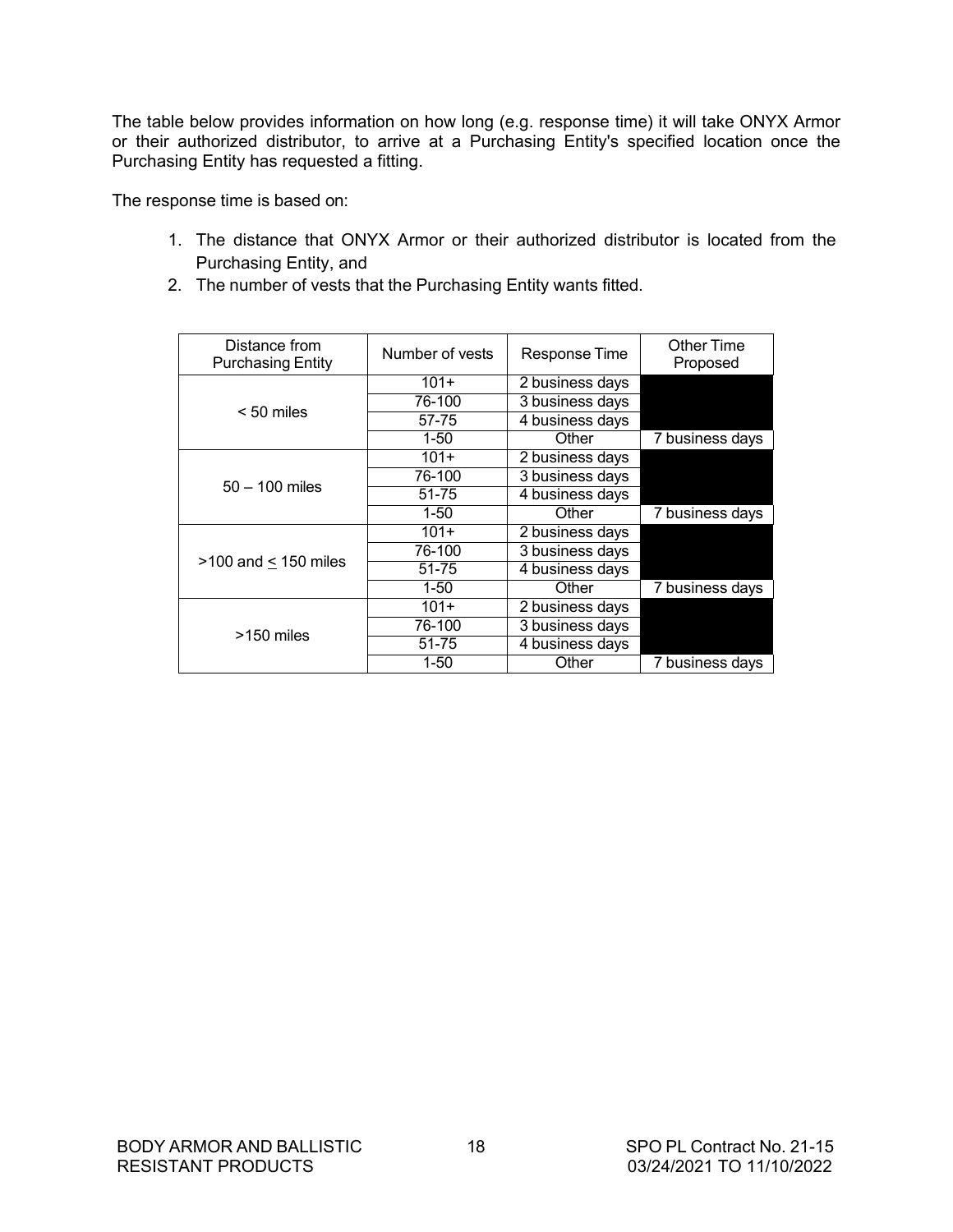# <span id="page-20-0"></span>**POINT BLANK ENTERPRISES, INC.**

## **MASTER AGREEMENT NO. 164719**

For price quotes, contact Mr. Randy Wills of Point Blank Enterprises at (719) 354-0310:

Payment is made to: Point Blank Enterprises, Inc.

- 2. The ordering agency shall schedule an appointment with Mr. Randy Wills to be professionally fitted to each individual wearer.
- 3. All sizing and fittings shall be provided at no expense to the ordering agency.
- 4. Point Blank Enterprises, Inc. shall submit a price quote to the ordering agency within five (5) calendar days.
- 5. All deliveries shall be F.O.B. destination, freight pre-paid, with all transportation and handling charges paid by the Contractor. For more information on delivery, go to page 9- 10.
- 6. All Orders, regardless of quantity, shall be delivered to the Purchasing Entity within sixty (60) calendar days after Manufacturer receipt of order. The vendor shall disclose the estimated delivery time on their price quote.
- 7. For pricing go to https:/[/www.naspovaluepoint.org/portfolio/body-armor-and-ballistic](http://www.naspovaluepoint.org/portfolio/body-armor-and-ballistic-)resistant-products/point-blank-enterprises-inc/ and click on Exhibit A Product and Price List.

Warranty and Recycling: click on link: **Exhibit C Warranty and Recycling** 

| POINT BLANK ENTERPRISES, INC.         |
|---------------------------------------|
| <b>Randy Wills</b>                    |
| $(719)$ 354-0310                      |
| rwills@pbearmor.com                   |
| http://www.pointblankenterprises.com/ |
|                                       |
|                                       |

Issue Purchase Orders

and Payments to: Point Blank Enterprises, Inc. 2102 SW 2nd Street Pompano Beach, FL 33069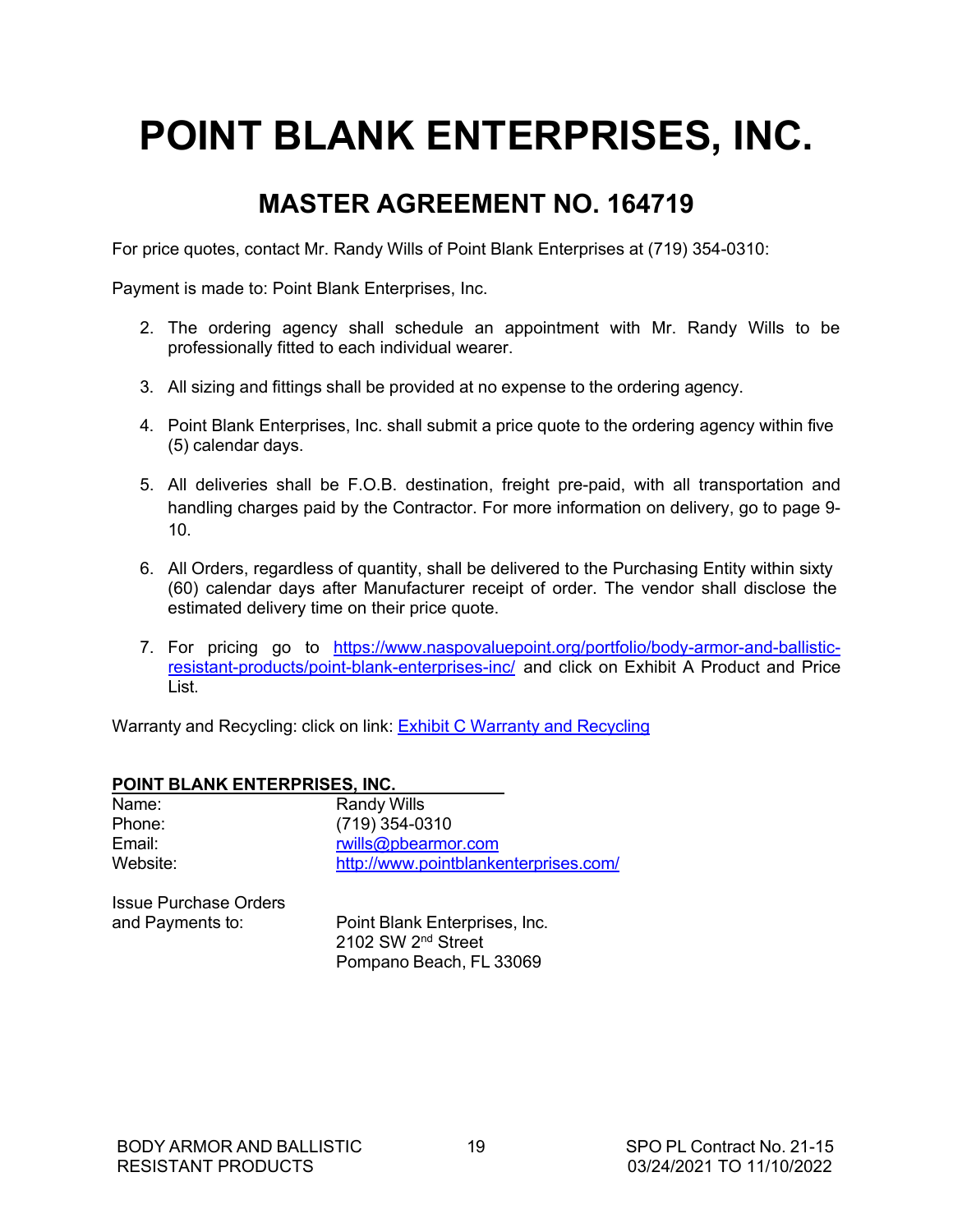The table below provides information on how long (e.g. response time) it will take Point Blank Enterprises, Inc. or one of their authorized distributors, to arrive at a Purchasing Entity's specified location once the Purchasing Entity has requested a fitting.

The response time is based on 1. The distance that Point Blank Enterprises, Inc. or their authorized distributor is located from the Purchasing Entity, and 2. The number of vests that the Purchasing Entity wants fitted.

| Distance from<br><b>Purchasing Entity</b> | Number of vests | Response Time   | Other Time<br>Proposed |
|-------------------------------------------|-----------------|-----------------|------------------------|
|                                           | $101+$          | 2 business days |                        |
|                                           | $1 - 100$       | 3 business days |                        |
| $< 50$ miles                              |                 | 4 business days |                        |
|                                           |                 | Other           |                        |
|                                           | $101+$          | 2 business days |                        |
| $50 - 100$ miles                          | $1 - 100$       | 3 business days |                        |
|                                           |                 | 4 business days |                        |
|                                           |                 | Other           |                        |
|                                           | $101+$          | 2 business days |                        |
|                                           | $1 - 100$       | 3 business days |                        |
| $>100$ and < 150 miles                    |                 | 4 business days |                        |
|                                           |                 | Other           |                        |
|                                           | $101+$          | 2 business days |                        |
|                                           | $1 - 100$       | 3 business days |                        |
| $>150$ miles                              |                 | 4 business days |                        |
|                                           |                 | Other           |                        |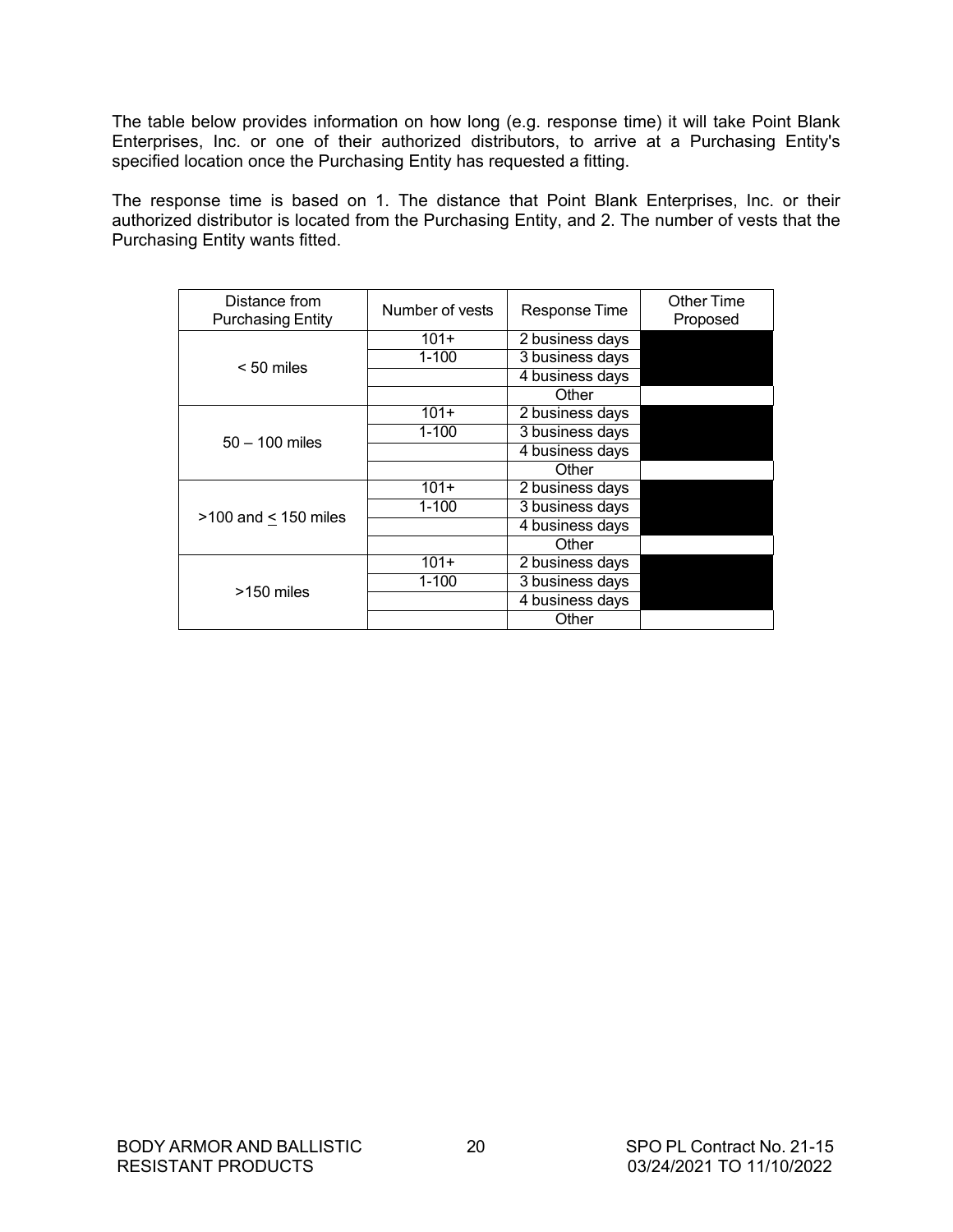# **SAFARILAND, LLC**

## **MASTER AGREEMENT NO. 164720**

<span id="page-22-0"></span>For price quotes, contact Security Equipment Corp., 911 Supply, Inc., and/or Curtis Blue Line, who are the authorized distributors for Safariland, LLC in the State of Hawaii.

Payments are made to Security Equipment Corp, 911 Supply, Inc., or to Curtis Blue Line.

- 1. The ordering agency shall schedule an appointment with the Security Equipment Corp., 911 Supply, Inc., or Curtis Blue Line to be professionally fitted to each individual wearer.
- 2. All sizing and fittings shall be provided at no expense to the ordering agency.
- 3. Security Equipment Corp, 911 Supply, Inc., and Curtis Blue Line shall submit a price quote to the ordering agency within five (5) calendar days.
- 4. All deliveries shall be F.O.B. destination, freight pre-paid, with all transportation and handling charges paid by the Contractor. For more information on delivery, go to page 9- 10.
- 5. All Orders, regardless of quantity, shall be delivered to the Purchasing Entity within sixty (60) calendar days after Manufacturer receipt of order. Security Equipment Corp., and Curtis Blue Line shall disclose the estimated delivery time on their price quote.
- 6. For product and pricing, go to https:/[/www.naspovaluepoint.org/portfolio/body-armor](http://www.naspovaluepoint.org/portfolio/body-armor-)and-ballistic-resistant-products/safariland-llc/ and click on Exhibit A - Product and Price List.

Warranty and Recycling: click on link: **Exhibit C - Warranty and Recycling** 

| <b>AUTHORIZED DISTRIBUTOR:</b> |                          | <b>Purchase Order/Payment:</b> |
|--------------------------------|--------------------------|--------------------------------|
| Company Name:                  | Security Equipment Corp. | Security Equipment Corp.       |
| Address:                       | 1322 Young Street        | 1322 Young Street              |
|                                | Honolulu, HI 96814       | Honolulu, HI 96814             |
| Contact Name:                  | <b>Audrey Wee</b>        |                                |
| Phone:                         | (808) 589-0911           |                                |
| Email:                         | audreysec@hawaii.rr.com  |                                |
| Website:                       | www.sechawaii.com        |                                |
|                                |                          |                                |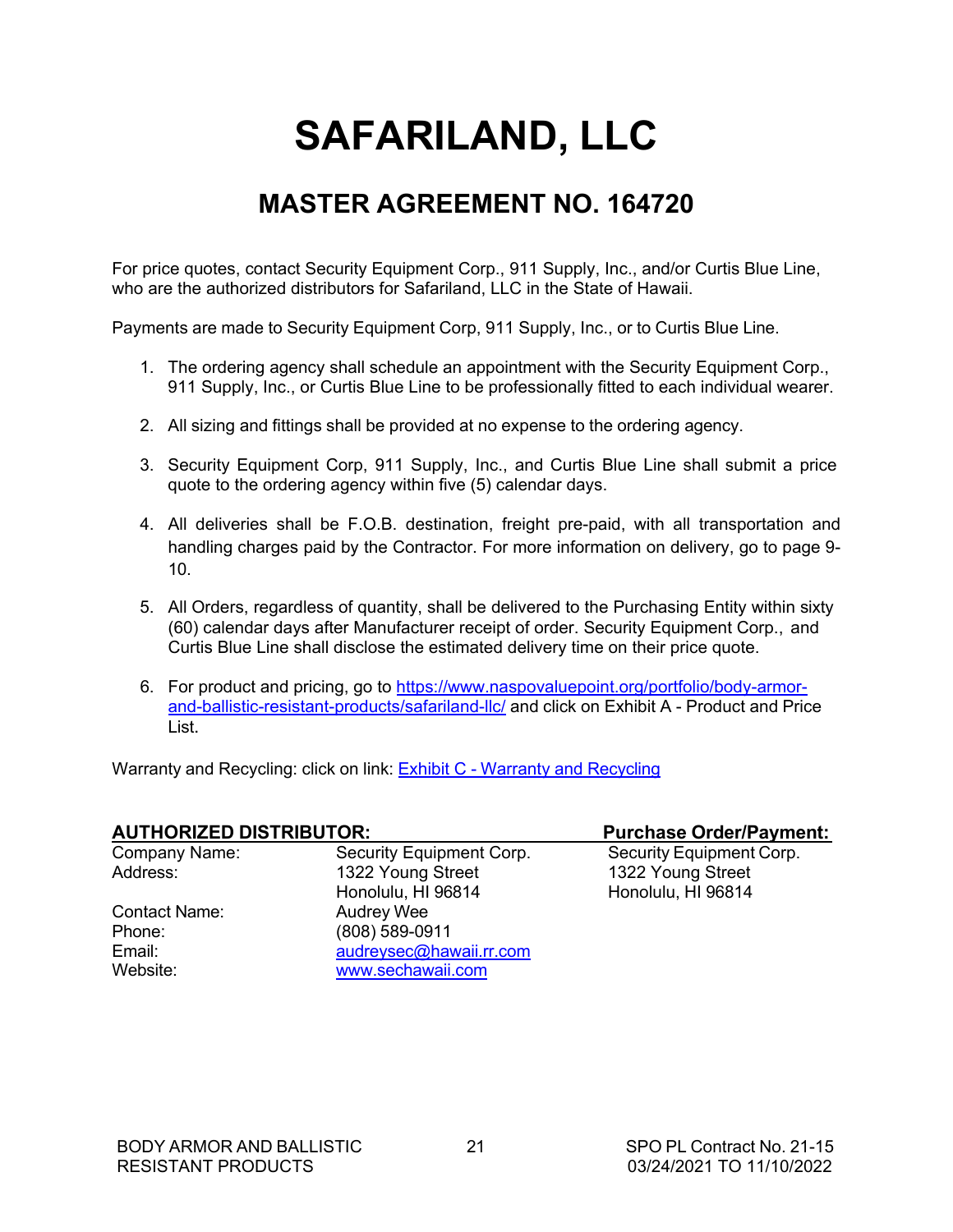#### **AUTHORIZED DISTRIBUTOR: Purchase Order/Payment:**

| Company Name:                  | 911 Supply, Inc.                | 911 Supply, Inc.                |
|--------------------------------|---------------------------------|---------------------------------|
| Address:                       | 4484 River Road N.              | 4484 River Road N.              |
|                                | Keizer, OR 97303                | Keizer, OR 97303                |
| <b>Contact Name:</b>           | <b>Richard Cummings</b>         |                                 |
| Phone:                         | (503) 393-4911                  |                                 |
| Email:                         | sales@911supply.com             |                                 |
| Website:                       | www.911supply.com               |                                 |
|                                |                                 |                                 |
| <b>AUTHORIZED DISTRIBUTOR:</b> |                                 | <b>Purchase Order/Payment:</b>  |
| Company Name:                  | <b>Curtis Blue Line</b>         | <b>Curtis Blue Line</b>         |
| Address:                       | 855 Riverside Parkway, Suite 50 | 855 Riverside Parkway, Suite 50 |
|                                | West Sacramento, CA 95605       | West Sacramento, CA 95605       |
|                                |                                 |                                 |
| <b>Contact Name:</b>           | Eric Ramm                       |                                 |
| Phone:                         | (530) 204-1310                  |                                 |
| Email:                         | westsac@curtisblueline.com      |                                 |
| Website:                       | www.curtisblueline.com          |                                 |

The table below provides information on how long (e.g. response time) it will take Safariland, LLC or one their authorized Distributors, to arrive at a Purchasing Entity's specified location once the Purchasing Entity has requested a fitting.

The response time is based on 1. The distance that Safariland, LLC or their authorized Distributors is located from the Purchasing Entity, and 2. The number of vests that the Purchasing Entity wants fitted.

| Distance from<br><b>Purchasing Entity</b> | Number of vests | Response Time   | Other Time<br>Proposed |
|-------------------------------------------|-----------------|-----------------|------------------------|
|                                           |                 | 2 business days |                        |
|                                           |                 | 3 business days |                        |
| $< 50$ miles                              |                 | 4 business days |                        |
|                                           | $1+$            | Other           | 3-5 business days      |
|                                           | $101+$          | 2 business days |                        |
|                                           | 21-100          | 3 business days |                        |
| $50 - 100$ miles                          | $1 - 20$        | 4 business days |                        |
|                                           |                 | Other           |                        |
|                                           | $101+$          | 2 business days |                        |
|                                           | $21 - 100$      | 3 business days |                        |
| $>100$ and < 150 miles                    | $1 - 20$        | 4 business days |                        |
|                                           |                 | Other           |                        |
|                                           | $101+$          | 2 business days |                        |
|                                           | 21-100          | 3 business days |                        |
| >150 miles                                | $1 - 20$        | 4 business days |                        |
|                                           |                 | Other           |                        |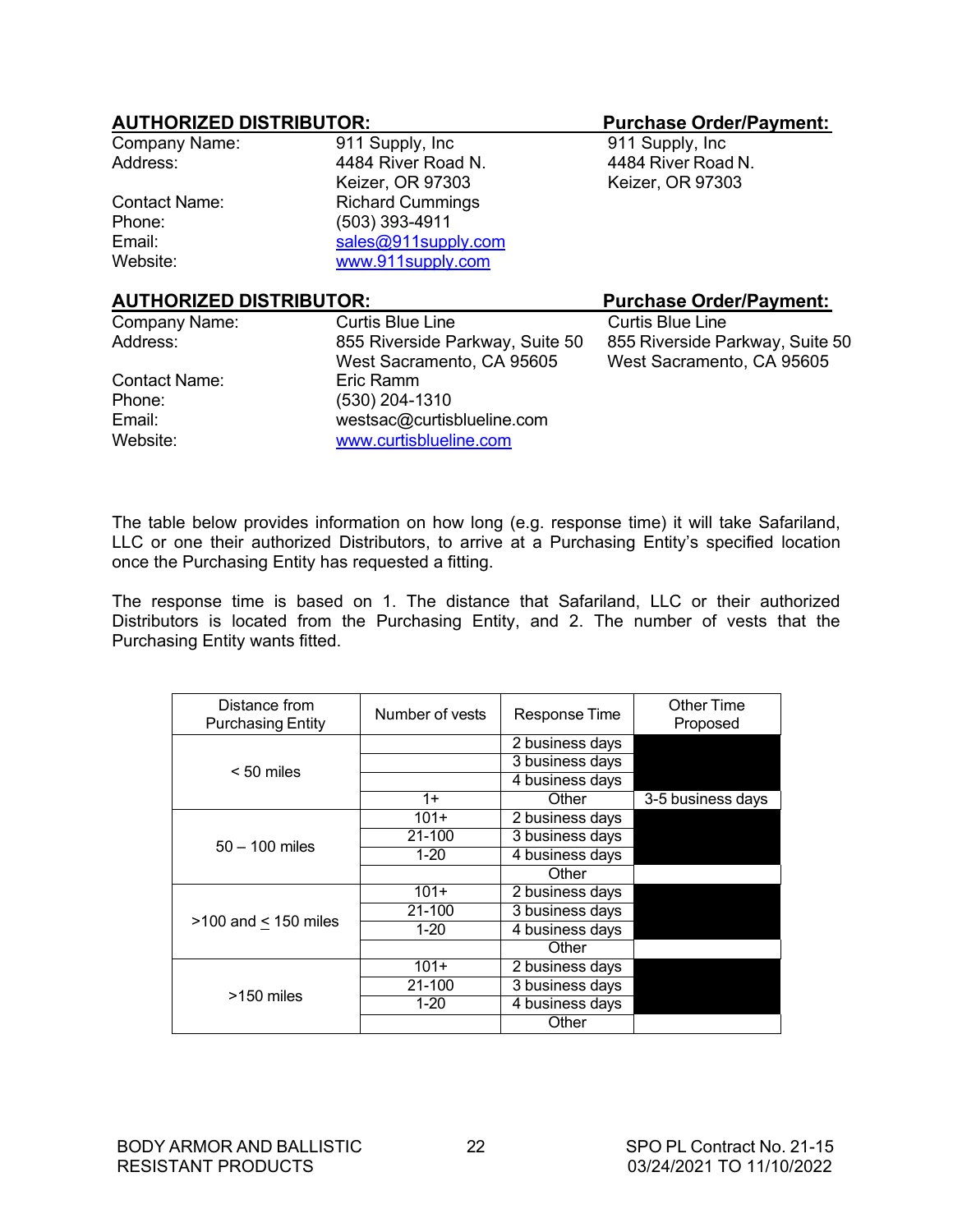# <span id="page-24-0"></span>**SLATE SOLUTIONS, LLC**

## **MASTER AGREEMENT NO. 164721**

For price quotes and product questions, contact RSTA Consultant, who is the authorized distributor for the State of Hawaii.

Payments are made to Slate Solutions, LLC.

7060 W State Road 84, Suite 12 7060 W State Road 84, Suite 12 Davie, FL 33317 Davie, FL 33317

**Remit Payment To:**<br> **Purchase Order:**<br> **Slate Solutions. LLC**<br> **Purchase Order:**<br> **Slate Solutions. LLC** Slate Solutions, LLC

- 1. The ordering agency shall schedule an appointment with the RSTA Consultant to be professionally fitted to each individual wearer.
- 2. All sizing and fittings shall be provided at no expense to the ordering agency.
- 3. RSTA Consultant shall submit a price quote to the ordering agency within five (5) calendar days.
- 4. All deliveries shall be F.O.B. destination, freight pre-paid, with all transportation and handling charges paid by the Contractor. For more information on delivery, go to page 9- 10.
- 5. All Orders, regardless of quantity, shall be delivered to the Purchasing Entity within sixty (60) calendar days after Manufacturer receipt of order. RSTA Consultant shall disclose the estimated delivery time on their price quote.
- 6. For product and pricing go to https:/[/www.naspovaluepoint.org/portfolio/body-armor-and](http://www.naspovaluepoint.org/portfolio/body-armor-and-)ballistic-resistant-products/slate-solutions/ and click on Exhibit A - Product and Price List.

Warranty and Recycling: click on link: Exhibit C - Warranty and Recycling

#### **AUTHORIZED DISTRIBUTOR:**

| Company Name:        | <b>RSTA Consultant</b> |
|----------------------|------------------------|
| Address:             | 1740 Palamoi Street    |
|                      | Pearl City, HI 96782   |
| <b>Contact Name:</b> | Russ Tanji             |
| Phone:               | (808) 383-5142         |
| Email:               | rstcon@hotmail.com     |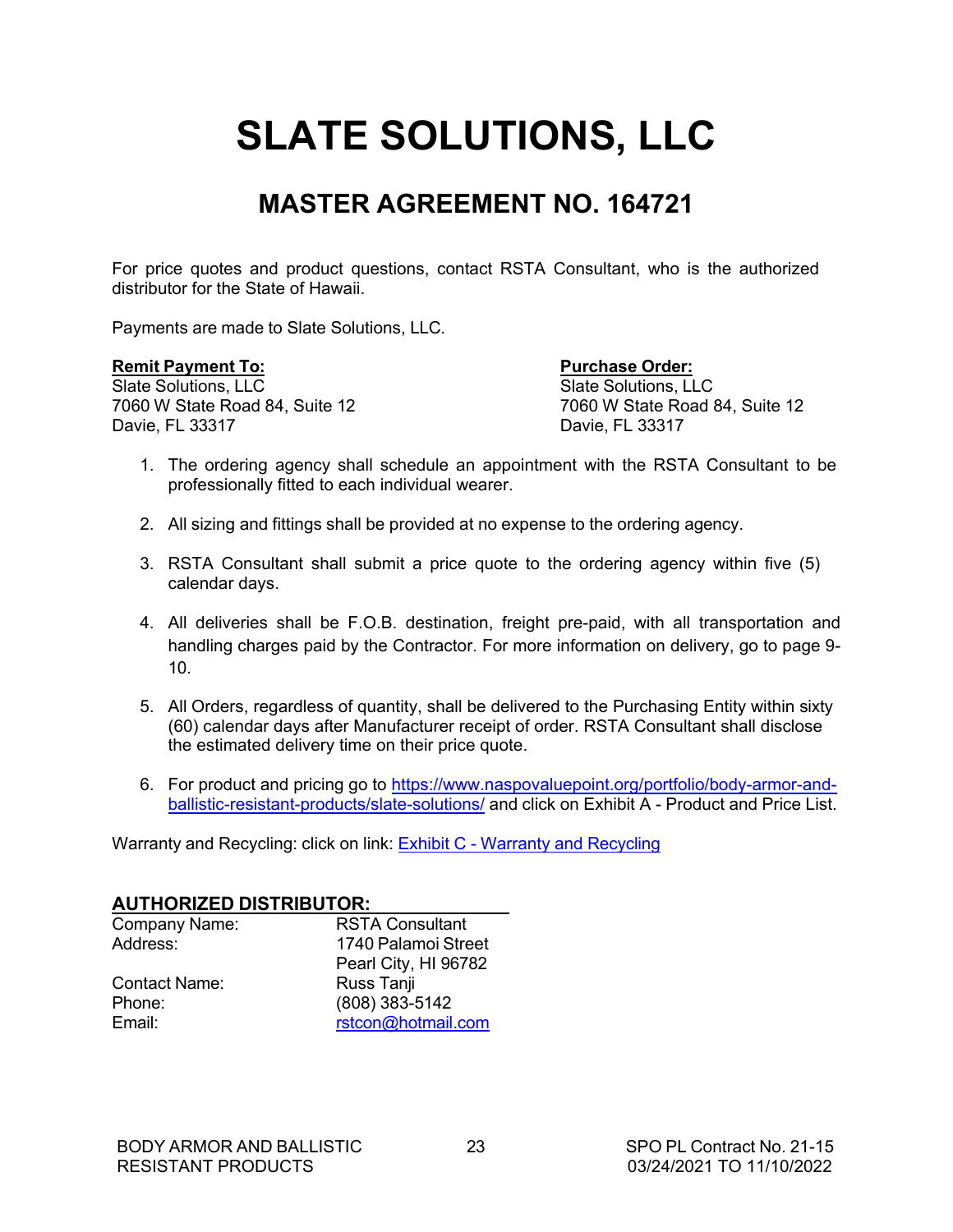The table below provides information on how long (e.g. response time) it will take Slate Solutions, LLC or one of their authorized Distributor, to arrive at a Purchasing Entity's specified location once the Purchasing Entity has requested a fitting.

The response time is based on 1. The distance that Slate Solutions, LLC or their authorized Distributor is located from the Purchasing Entity, and 2. The number of vests that the Purchasing Entity wants fitted.

| Distance from<br><b>Purchasing Entity</b> | Number of vests | Response Time   | Other Time<br>Proposed |
|-------------------------------------------|-----------------|-----------------|------------------------|
|                                           | $51+$           | 2 business days |                        |
|                                           | $31 - 50$       | 3 business days |                        |
| $< 50$ miles                              | 16-30           | 4 business days |                        |
|                                           | $1 - 15$        | Other           | 5 business days        |
|                                           | $61+$           | 2 business days |                        |
|                                           | 41-60           | 3 business days |                        |
| $50 - 100$ miles                          | 40-21           | 4 business days |                        |
|                                           | $1 - 20$        | Other           | 6 business days        |
|                                           | $101+$          | 2 business days |                        |
|                                           | 51-100          | 3 business days |                        |
| $>100$ and < 150 miles                    | 16-50           | 4 business days |                        |
|                                           | $1 - 15$        | Other           | 10 business days       |
|                                           | $101+$          | 2 business days |                        |
| >150 miles                                | 80-100          | 3 business days |                        |
|                                           | 51-79           | 4 business days |                        |
|                                           | 1-50            | Other           | 14 business days       |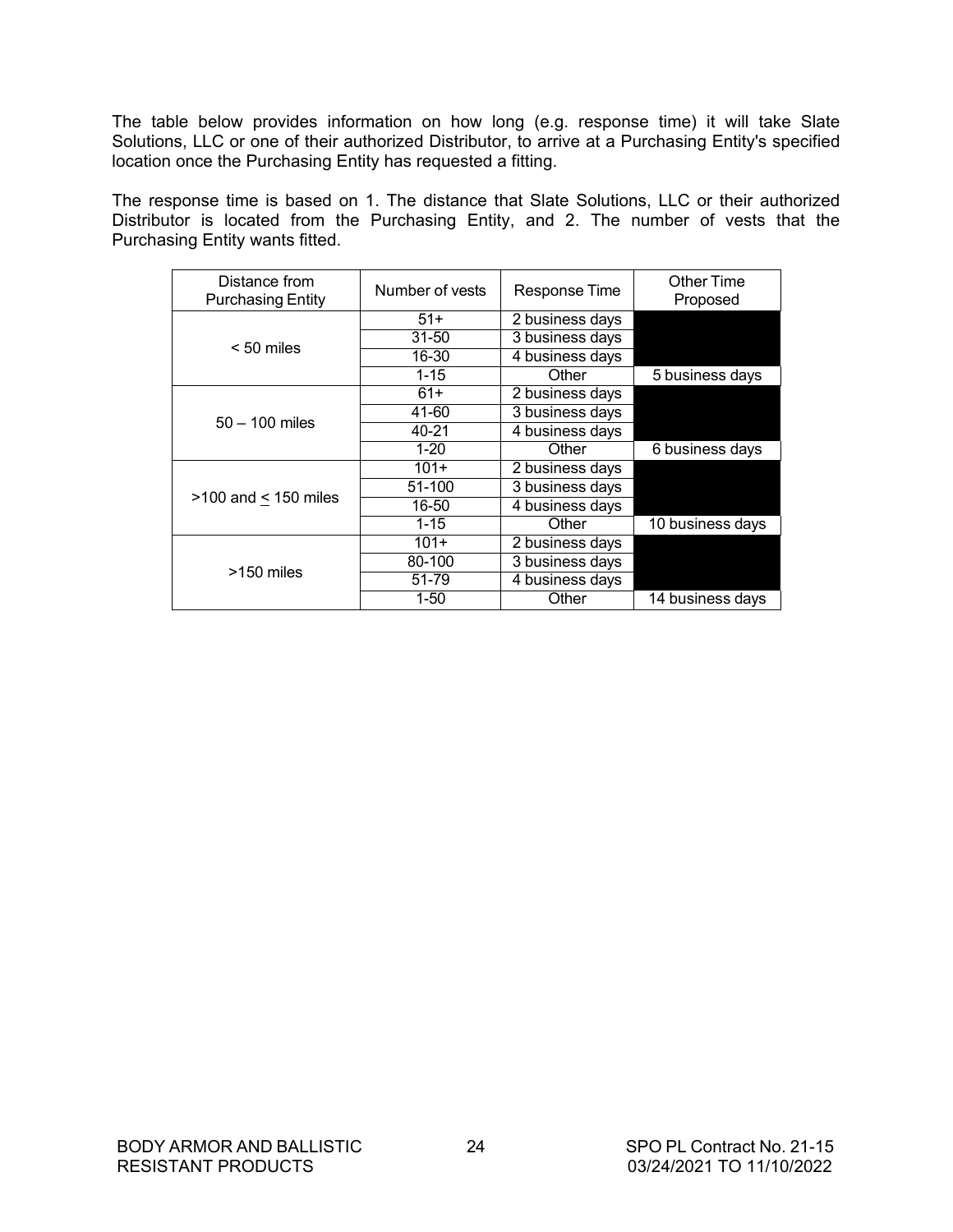# <span id="page-26-0"></span>**SURVIVAL ARMOR, INC**

## **MASTER AGREEMENT NO. 164722**

For price quotes, contact A & P Distributor LLC who is the authorized reseller for Survival Armor, Inc. in the State of Hawaii.

Payment is made to: A & P Distributor LLC

- 1. The ordering agency shall schedule an appointment with Abraham Kantzabedian to be professionally fitted to each individual wearer.
- 2. All sizing and fittings shall be provided at no expense to the ordering agency.
- 3. A & P Distributor LLC shall submit a price quote to the ordering agency within five (5) calendar days.
- 4. All deliveries shall be F.O.B. destination, freight pre-paid, with all transportation and handling charges paid by the Contractor. For more information on delivery, go to page 9- 10.
- 5. All Orders, regardless of quantity, shall be delivered to the Purchasing Entity within sixty (60) calendar days after Manufacturer receipt of order. A & P Distributor LLC shall disclose the estimated delivery time on their price quote.
- 6. For product and pricing go to https:/[/www.naspovaluepoint.org/portfolio/body-armor-and](http://www.naspovaluepoint.org/portfolio/body-armor-and-)ballistic-resistant-products/survival-armor-inc/ and click on Survival Armor Product and Price List.

Warranty and Recycling: click on link: **Exhibit C - Warranty and Recycling Plan** 

# **AUTHORIZED DISTRIBUTOR: Remit Payment To:**

Company Name: A & P Distributor LLC<br>Address: 594 Naalae Road

Kula, HI 96790<br>Abraham Kantzabedian (accounting and Phone: (808) 868-2486<br>
Fmail: ak@andistributo Email: **[ak@apdistributor.com](mailto:ak@apdistributor.com) Purchase Order:**<br>
Website: www.apdistributor.com A&P Distributor IIC [www.apdistributor.com](http://www.apdistributor.com/)

Address: 594 Naalae Road 594 Naalae Road Contact Name: Abraham Kantzabedian [accounting@apdistributor.com](mailto:accounting@apdistributor.com)

Attn: Abraham Kantzabedian 594 Naalae Road Kula, HI 96790 800-533-0523 [ak@apdistributor.com](mailto:ak@apdistributor.com)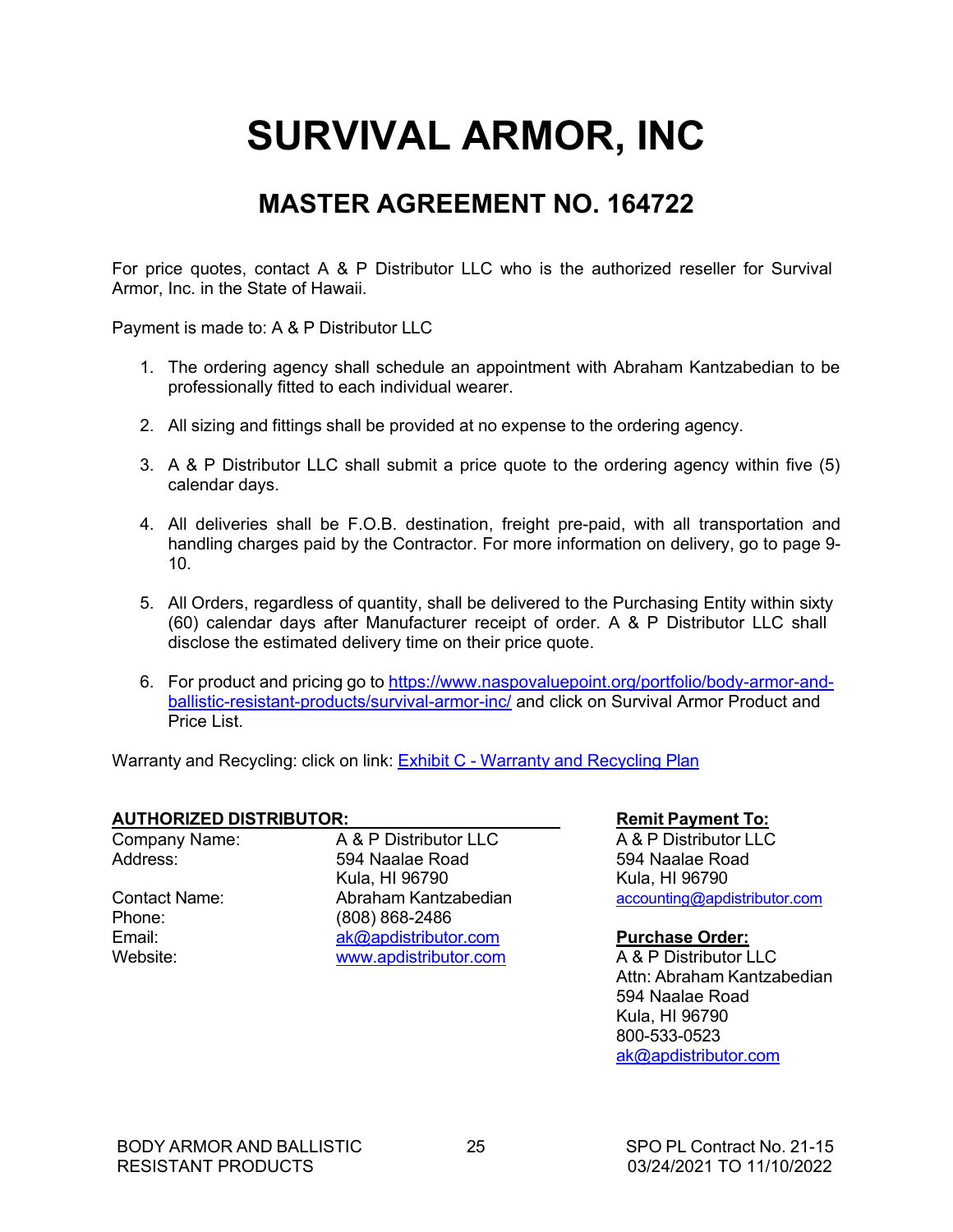The table below provides information on how long (e.g. response time) it will take Survival Armor, Inc. or one of their authorized Distributors, to arrive at a Purchasing Entity's specified location once the Purchasing Entity has requested a fitting.

The response time is based on 1. The distance that Survival Armor, Inc. or their authorized Distributor is located from the Purchasing Entity, and 2. The number of vests that the Purchasing Entity wants fitted.

| Distance from<br><b>Purchasing Entity</b> | Number of vests | Response Time   | Other Time<br>Proposed |
|-------------------------------------------|-----------------|-----------------|------------------------|
|                                           | $51+$           | 2 business days |                        |
|                                           | $31 - 50$       | 3 business days |                        |
| $< 50$ miles                              | 16-30           | 4 business days |                        |
|                                           | $1 - 15$        | Other           | 5 business days        |
|                                           | $61+$           | 2 business days |                        |
|                                           | 41-60           | 3 business days |                        |
| $50 - 100$ miles                          | 40-21           | 4 business days |                        |
|                                           | $1 - 20$        | Other           | 6 business days        |
|                                           | $101+$          | 2 business days |                        |
|                                           | 51-100          | 3 business days |                        |
| $>100$ and < 150 miles                    | 16-50           | 4 business days |                        |
|                                           | $1 - 15$        | Other           | 10 business days       |
|                                           | $101+$          | 2 business days |                        |
| >150 miles                                | 80-100          | 3 business days |                        |
|                                           | 51-79           | 4 business days |                        |
|                                           | 1-50            | Other           | 14 business days       |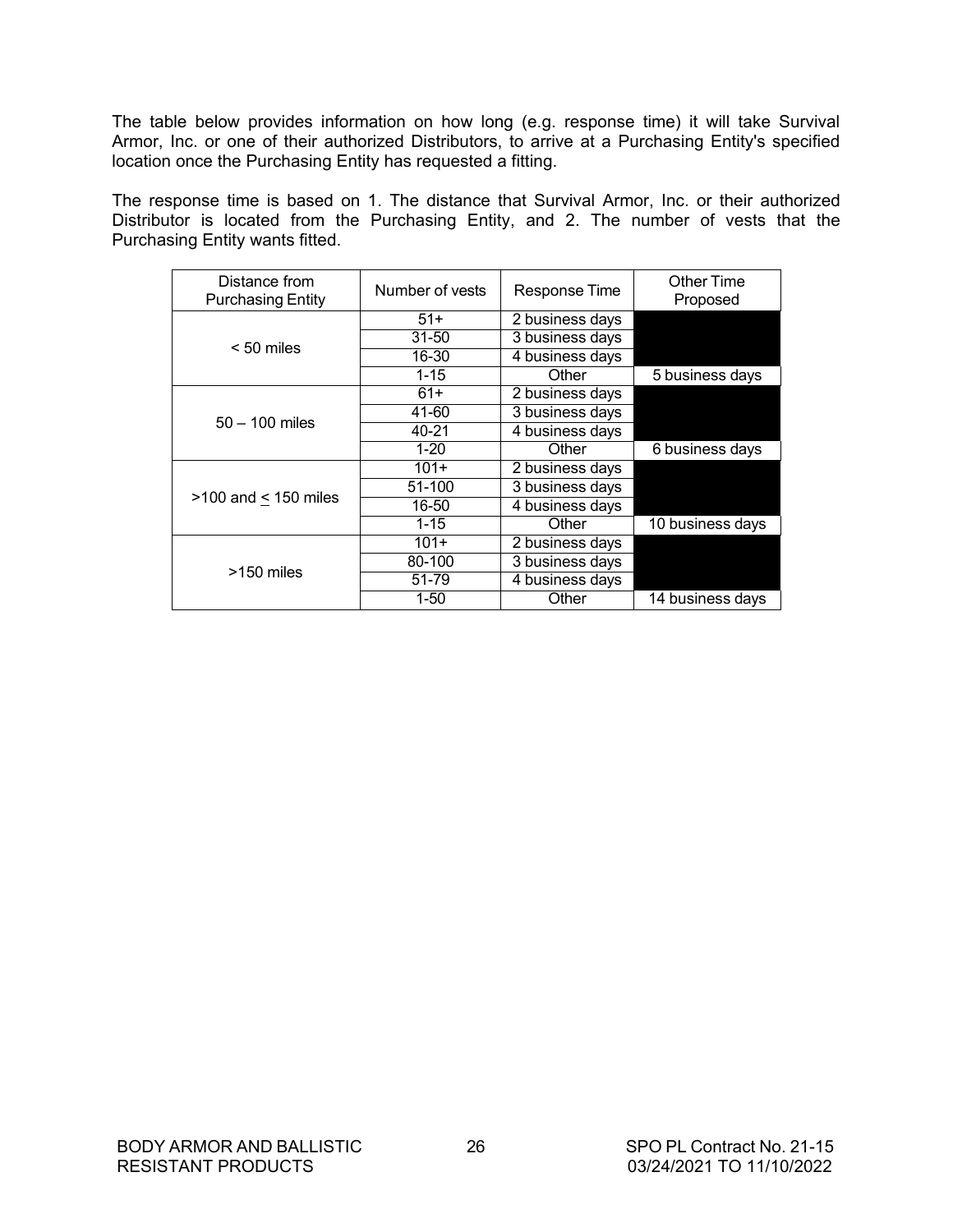# <span id="page-28-0"></span>**UNITED SHIELD INTERNATIONAL, LLC**

### **MASTER AGREEMENT NO. 164723**

For price quotes, contact Ron Macy of Ron Macy and Associates at (951) 600-1235.

Payment is made to: **United Shield International, LLC**

**Remit Payment & Purchase Order To**: United Shield International, LLC 1462 International Drive Traverse City, MI 49686 [pbanducci@unitedshield.com](mailto:pbanducci@unitedshield.com)

- 1. The ordering agency shall schedule an appointment with Ron Macy to be professionally fitted to each individual wearer.
- 2. All sizing and fittings shall be provided at no expense to the ordering agency.
- 3. Ron Macy Associates shall submit a price quote to the ordering agency within five (5) calendar days.
- 4. All deliveries shall be F.O.B. destination, freight pre-paid, with all transportation and handling charges paid by the Contractor. For more information on shipping and delivery, go to page 10.
- 5. All Orders, regardless of quantity, shall be delivered to the Purchasing Entity within sixty (60) calendar days after Manufacturer receipt of order. United Shield International shall disclose the estimated delivery time on their price quote.
- 6. For pricing go to https:/[/www.naspovaluepoint.org/portfolio/body-armor-and-ballistic](http://www.naspovaluepoint.org/portfolio/body-armor-and-ballistic-)resistant-products/united-shield-international/ and click on Exhibit A - Product and Price List (Updated October 2021).

Warranty and Recycling: click on link: Exhibit C - Warranty and Recycling

#### **AUTHORIZED DISTRIBUTOR:**

| Company Nam          |
|----------------------|
| <b>Contact Name:</b> |
| Phone:               |
| Email:               |
|                      |

e: Ron Macy & Associates Ron Macy (951) 600-1235 [ron@macyassoc.com](mailto:ron@macyassoc.com)